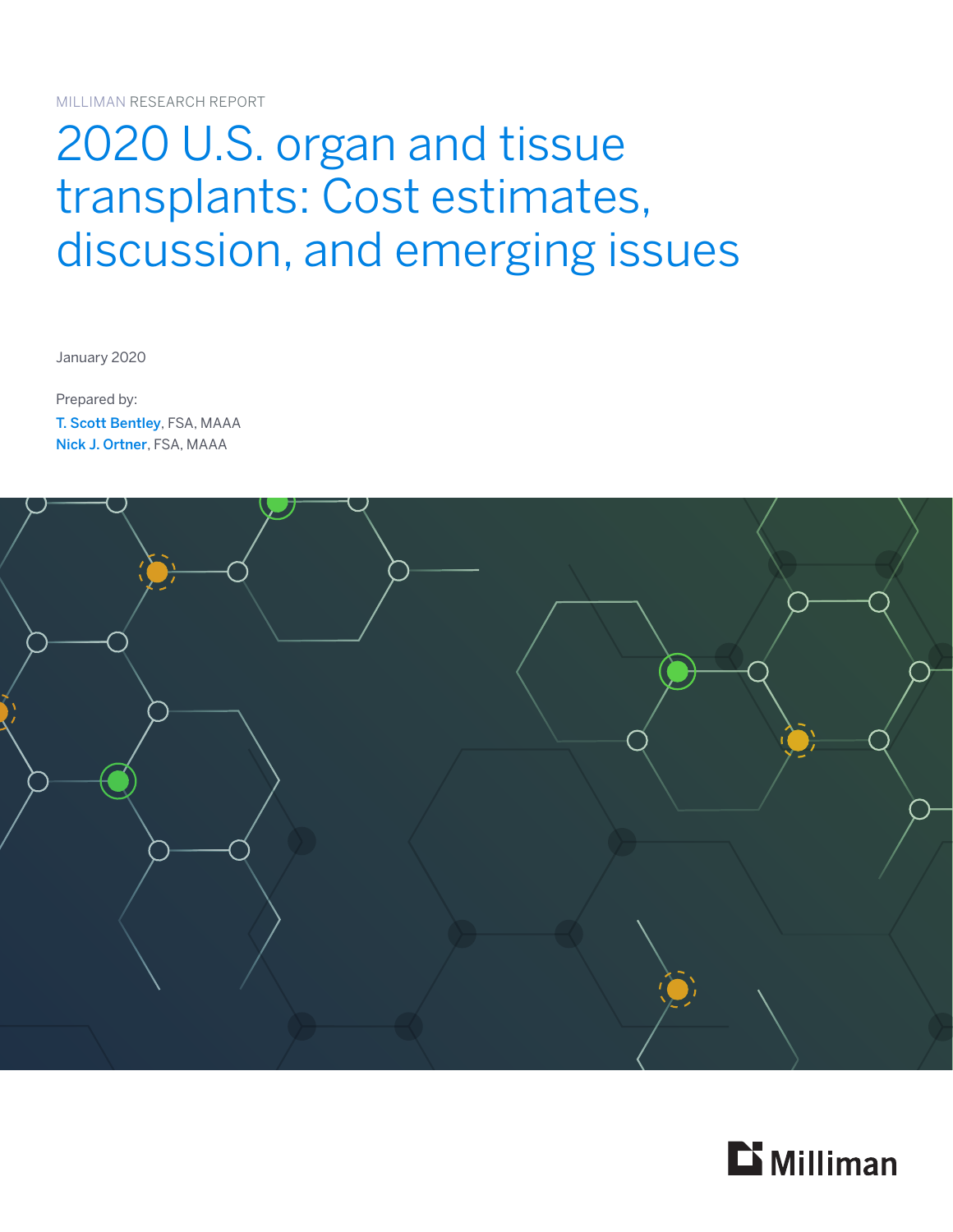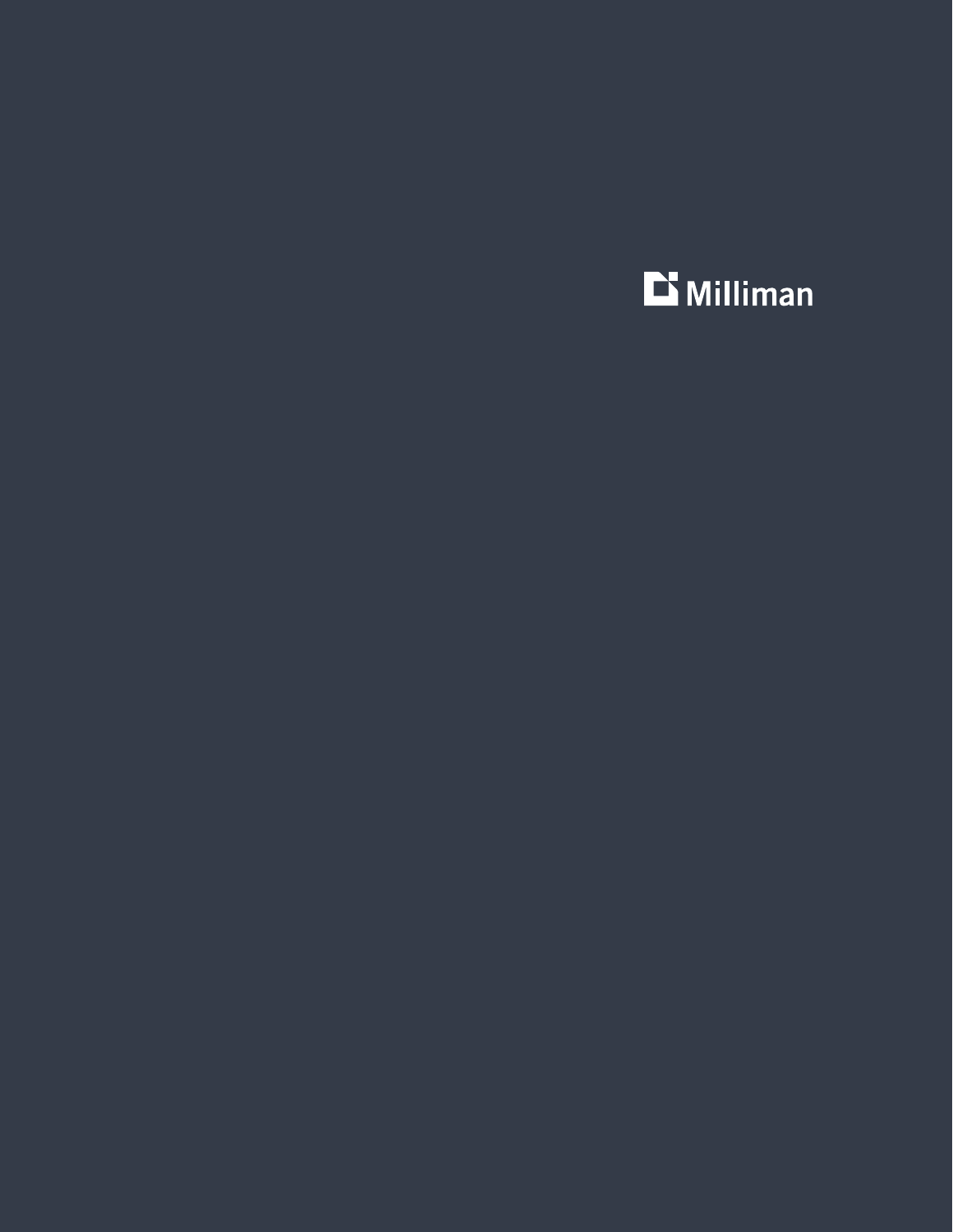# **Table of Contents**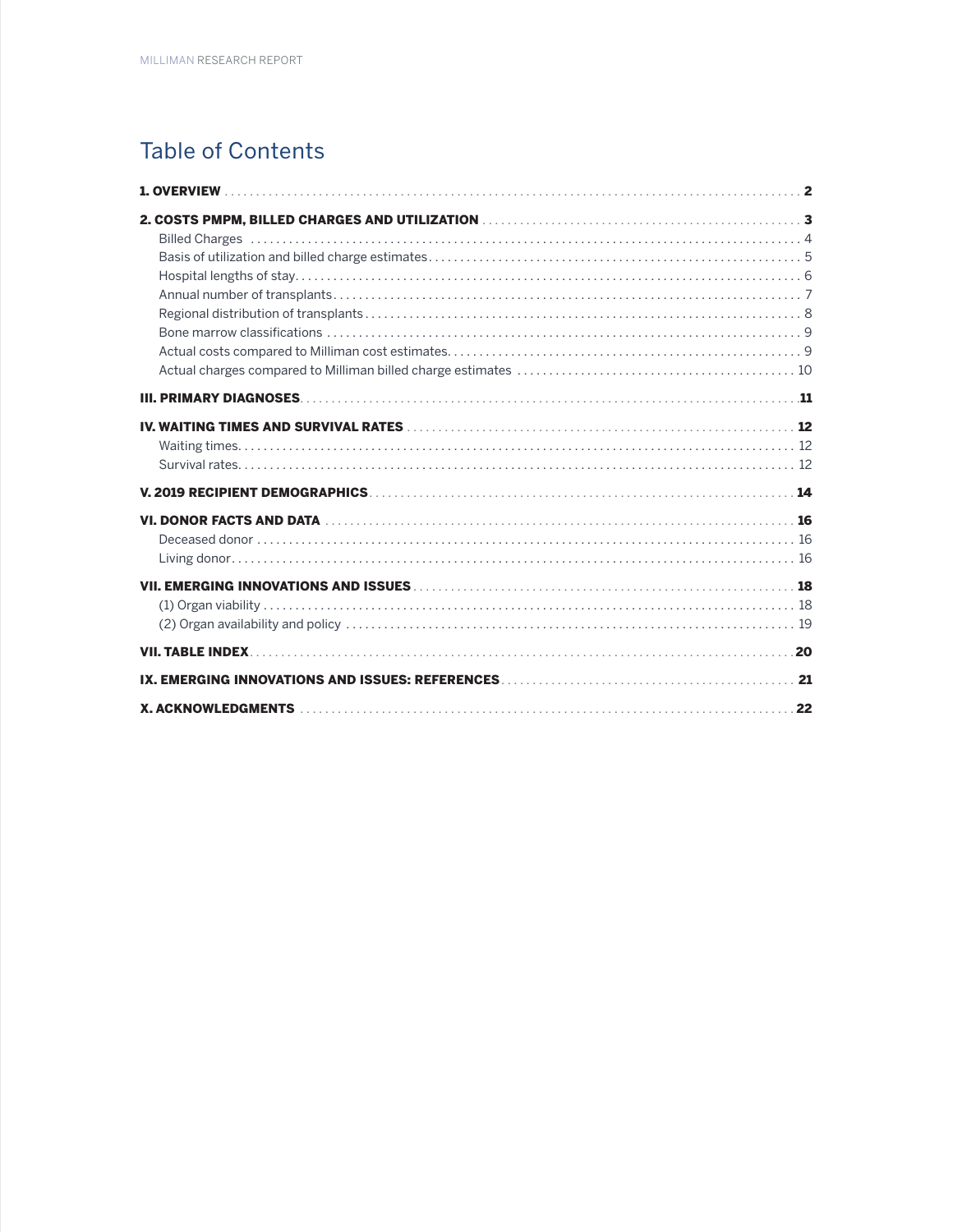# I. Overview

This 2020 report represents Milliman's triennial summary of estimated U.S. average utilization, billed charges, and resulting per member per month (PMPM) costs for organ and tissue transplants. The report covers estimates for the period ranging from 30 days prior to 180 days after admission for organ and tissue transplants treatment.

Highlights of this report include information from the following sections:

# Section II

- · We estimate the 2020 PMPM costs based on billed charges to be \$11.22 and \$16.48 for the under-65 and 65-and-over populations by age, respectively. These PMPM costs reflect average annual increases of 11.0% and 10.5%, respectively, from our 2017 report.
- · There is a wide range of annual changes in utilization and billed charges by type of transplant, relative to our 2017 report. Multiple organ transplants tend to demonstrate greater year-to-year utilization volatility due to their smaller numbers. Average annual changes to billed charges vary less than utilization for the under-65 population, relative to our 2017 report.
- · Hospital lengths of stay have been fairly stable for most transplants since our 2017 report, with small increases shown for most transplants.

# Section IV

- · Average waiting times increased for a number of transplants since our 2017 report, with heart and intestine transplant waiting times increasing by 22 and 43 days, respectively. Average waiting times for liver, pancreas after kidney, and kidney-pancreas decreased since our 2017 report, by amounts ranging from three days (liver) to 24 (kidney-pancreas).
- · In general, survival rates appear to have decreased slightly from those in our 2017 report, based on the data available. Intestine and pancreas transplants appear to show greater decreases in survival rates than other transplants, in comparison to our 2017 report. We are not aware of explanations for these apparent decreases. Research into transplant outcomes is beyond the scope of this report.

# Section VII:

· We highlight emerging innovations and issues to consider related to organ viability and organ availability and policy. We expect to assess and evaluate the implications of emerging innovations and solutions for organ transplant utilization and costs as those innovations and solutions continue to emerge and gain traction, and as data becomes available for assessment and evaluation.

Organ transplants include single-organ transplants such as heart, intestine, kidney, liver, lung, or pancreas, as well as a number of multiple-organ transplants, while tissue transplants include bone marrow and cornea transplants. We split the bone marrow estimates by donor method: autologous, where the donor is the recipient, and allogeneic, where the donor may be related or unrelated to the recipient.

Estimated billed charges and resulting PMPM cost estimates in this report may not be the actual amounts paid for transplant services. The use of case rates, discounts, or other negotiated reimbursement arrangements may result in significant reductions from billed charge levels. Actual charges will likely vary for private insurers, Medicare, or Medicaid. For billed charges pre- and post-transplant admission, we include the costs for all medical services associated with the transplant patient.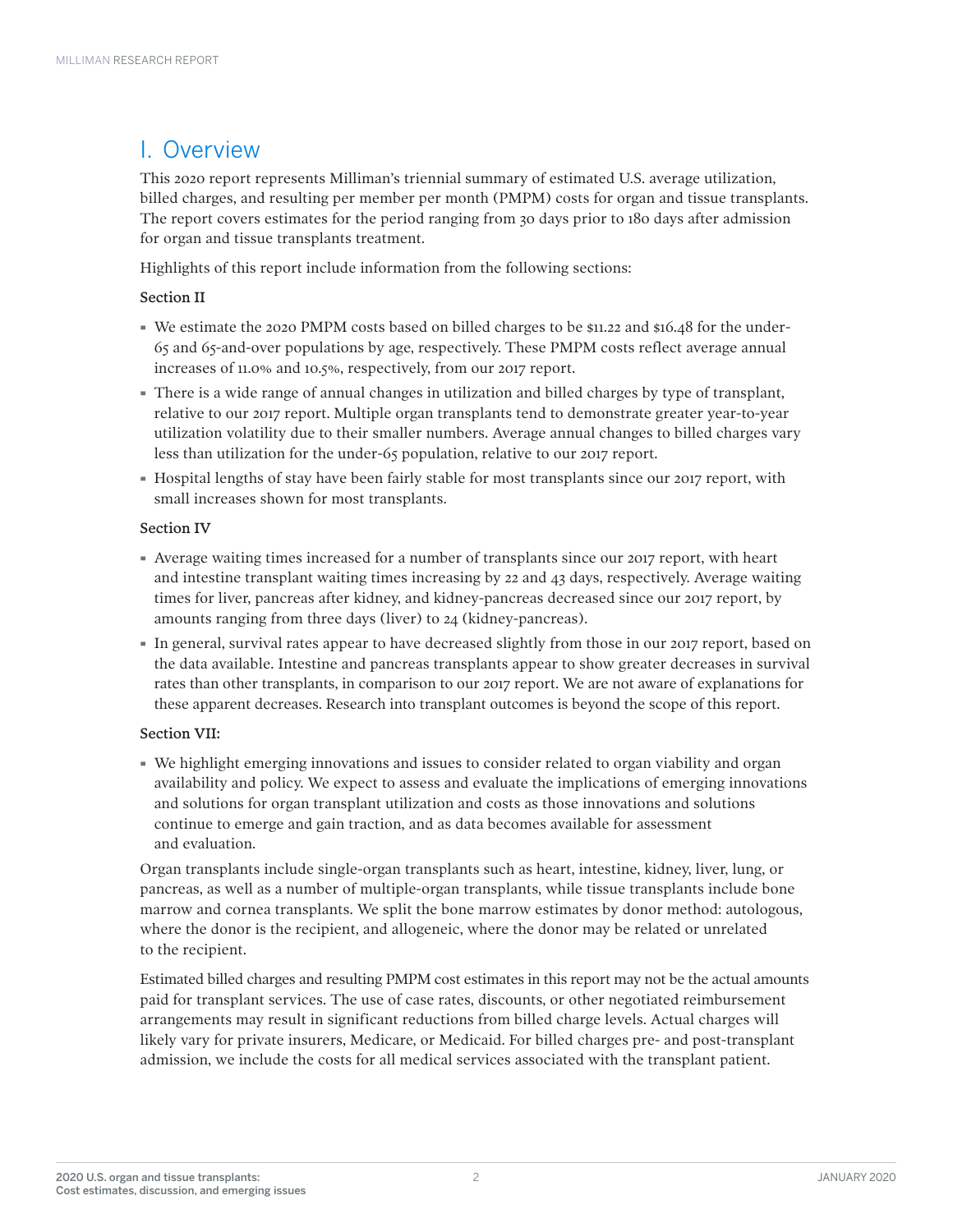# II. Costs PMPM, billed charges, and utilization

The table in Figure 1 summarizes the estimated U.S. average 2020 transplant costs PMPM for the under-65 and 65-and-over populations by age, based on the product of utilization and billed charges. The table in Figure 2 summarizes the estimated U.S. average 2020 billed charges per transplant.

The estimated number of transplants shown in Figure 1 reflects transplants provided to U.S. citizens and U.S. residents who are not U.S. citizens. To determine utilization rates, we assume 2020 U.S. under-65 and 65-and-over population estimates by age of 276.6 million and 56.1 million, respectively. We relied on the U.S. Census Bureau's 2017 population projections series for these 2020 population estimates. The 2017 population projections series uses official estimates of the resident population on July 1, 2016, to project the U.S. population from 2017 to 2060 and includes projections by age group.

Billed charges for pre-transplant, follow-up, outpatient (OP) immunosuppressants, and other drugs used in both our 2017 and 2020 reports cover the period from 30 days pre-transplant to 180 days post-transplant discharge for follow-up and outpatient immunosuppressant and other drugs. Note that for these categories we include the costs for all medical services associated with the transplant patient, not just those related to the transplant.

|                                |                                                                     |                                              |                                                     | Under Age 65                                                      |                                          | Ages 65 and Over                                    |                                                                   |                                          |  |
|--------------------------------|---------------------------------------------------------------------|----------------------------------------------|-----------------------------------------------------|-------------------------------------------------------------------|------------------------------------------|-----------------------------------------------------|-------------------------------------------------------------------|------------------------------------------|--|
| Transplant                     | <b>Total</b><br><b>Estimated</b><br>Number of<br><b>Transplants</b> | <b>Estimated</b><br><b>Billed</b><br>Charges | <b>Estimated</b><br>Number of<br><b>Transplants</b> | <b>Estimated</b><br>Annual<br><b>Utilization Per</b><br>1,000,000 | <b>Estimated</b><br>Costs<br><b>PMPM</b> | <b>Estimated</b><br>Number of<br><b>Transplants</b> | <b>Estimated</b><br>Annual<br><b>Utilization Per</b><br>1,000,000 | <b>Estimated</b><br>Costs<br><b>PMPM</b> |  |
| <b>Single Organ/Tissue</b>     |                                                                     |                                              |                                                     |                                                                   |                                          |                                                     |                                                                   |                                          |  |
| Bone Marrow -<br>Allogenic     | 9,950                                                               | \$1,071,700                                  | 8,258                                               | 29.86                                                             | \$2.67                                   | 1,692                                               | 30.19                                                             | \$2.70                                   |  |
| Bone Marrow -<br>Autologous    | 14,745                                                              | 471,600                                      | 10,616                                              | 38.38                                                             | 1.51                                     | 4,129                                               | 73.67                                                             | 2.90                                     |  |
| Cornea                         | 53,065                                                              | 32,500                                       | 18,573                                              | 67.15                                                             | 0.18                                     | 34,492                                              | 615.37                                                            | 1.67                                     |  |
| Heart                          | 3,499                                                               | 1,664,800                                    | 2,869                                               | 10.37                                                             | 1.44                                     | 630                                                 | 11.24                                                             | 1.56                                     |  |
| Intestine                      | 38                                                                  | 1,240,700                                    | 37                                                  | 0.13                                                              | 0.01                                     | $\mathbf{1}$                                        | 0.02                                                              | 0.00                                     |  |
| Kidney                         | 21.963                                                              | 442.500                                      | 17.131                                              | 61.94                                                             | 2.28                                     | 4.832                                               | 86.21                                                             | 3.18                                     |  |
| Liver                          | 8,219                                                               | 878,400                                      | 6,411                                               | 23.18                                                             | 1.70                                     | 1,808                                               | 32.26                                                             | 2.36                                     |  |
| Lung - Single                  | 821                                                                 | 929,600                                      | 575                                                 | 2.08                                                              | 0.16                                     | 246                                                 | 4.39                                                              | 0.34                                     |  |
| Lung - Double                  | 2,011                                                               | 1,295,900                                    | 1,408                                               | 5.09                                                              | 0.55                                     | 603                                                 | 10.76                                                             | 1.16                                     |  |
| Pancreas                       | 126                                                                 | 408,800                                      | 124                                                 | 0.45                                                              | 0.02                                     | $\overline{c}$                                      | 0.04                                                              | 0.00                                     |  |
| <b>Multiple Organ</b>          |                                                                     |                                              |                                                     |                                                                   |                                          |                                                     |                                                                   |                                          |  |
| Heart-Lung                     | 35                                                                  | 2,637,200                                    | 34                                                  | 0.12                                                              | 0.03                                     | $\mathbf{1}$                                        | 0.02                                                              | 0.00                                     |  |
| Intestine with<br>Other Organs | 58                                                                  | 1,662,900                                    | 56                                                  | 0.20                                                              | 0.03                                     | $\overline{c}$                                      | 0.04                                                              | 0.01                                     |  |
| Kidney-Heart                   | 238                                                                 | 2,644,600                                    | 192                                                 | 0.69                                                              | 0.15                                     | 46                                                  | 0.82                                                              | 0.18                                     |  |
| Kidney-<br>Pancreas            | 900                                                                 | 713,800                                      | 895                                                 | 3.24                                                              | 0.19                                     | 5                                                   | 0.09                                                              | 0.01                                     |  |
| Liver-Kidney                   | 807                                                                 | 1,355,100                                    | 613                                                 | 2.22                                                              | 0.25                                     | 194                                                 | 3.46                                                              | 0.39                                     |  |
| Other Multi-<br>Organ          | 79                                                                  | 2,185,800                                    | 74                                                  | 0.27                                                              | 0.05                                     | 5                                                   | 0.09                                                              | 0.02                                     |  |
| <b>TOTAL</b>                   |                                                                     |                                              |                                                     |                                                                   | \$11.22                                  |                                                     |                                                                   | \$16.48                                  |  |

#### FIGURE 1: ESTIMATED U.S. AVERAGE 2020 TRANSPLANT COSTS PMPM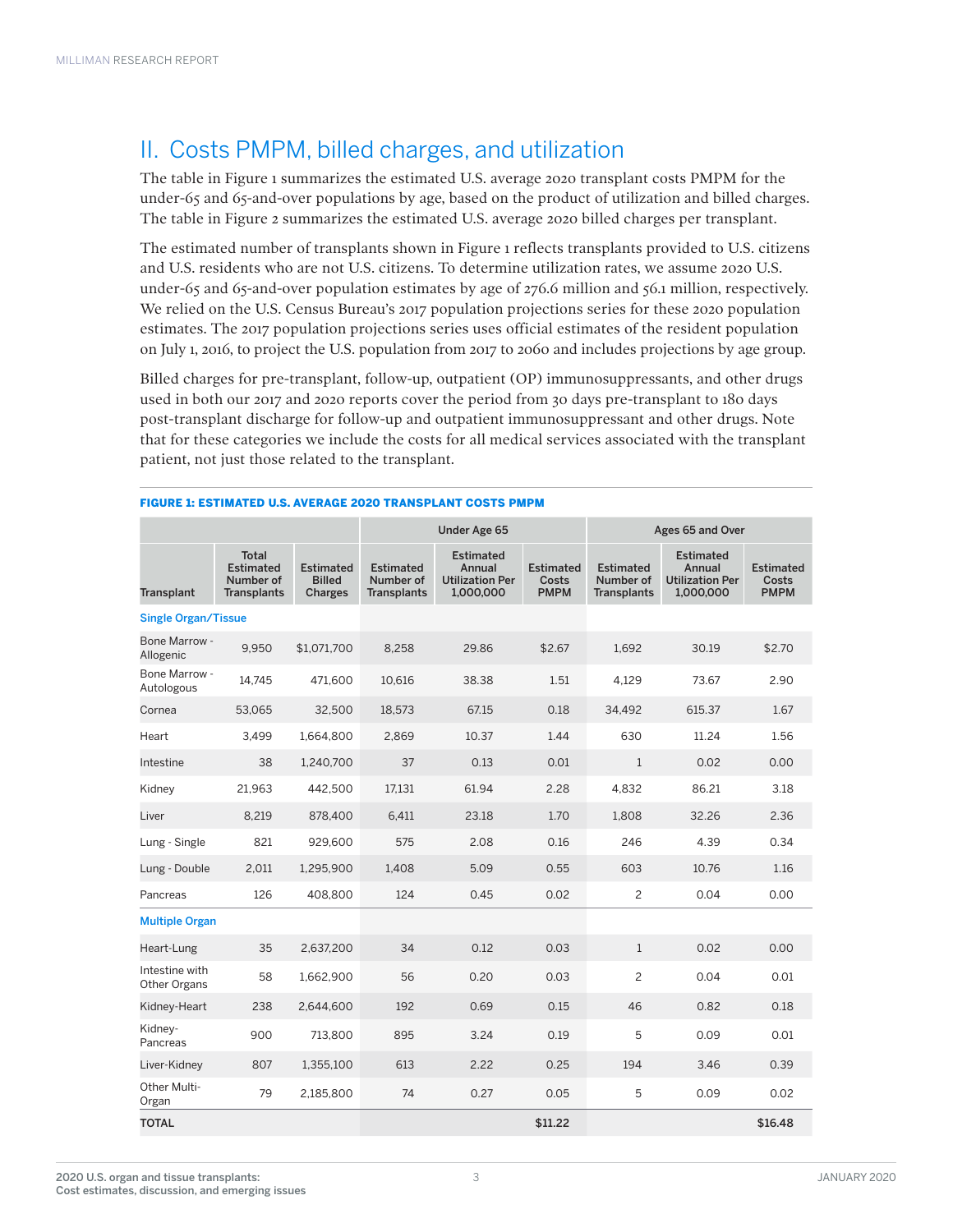### BILLED CHARGES

Figure 2 shows estimated U.S. average 2020 billed charges per transplant. We define the categories making up the total billed charges below.

- · 30 days pre-transplant: These billed charges include all medical costs that a transplant patient may incur for services during the 30 days prior to the transplant hospital admission, which may also include costs for medical services not related to the transplant. These billed charges could include a history of the candidate, which may note indications and contraindications for the transplant; comprehensive physical, psychological, and laboratory evaluations, including blood and tissue typing and serum and cell compatibility matching; cross-matching for donor compatibility; hepatitis and HIV screening; antibody screening; medical and psychological testing; lab tests; and X-rays. Due to the period between evaluation and transplant, evaluation costs are exceedingly difficult to identify in claim databases, which are our primary source of billed charge data. Therefore, it is not practical to separate these billed charges into those related and not related to the transplant because of the short 30-day time period defined.
- · Procurement: This category includes donated organ or tissue recovery services, which may include retrieval, preservation, transportation, and other acquisition costs.
- · Hospital transplant admission: This component covers billed facility charges for the transplant only. Any readmissions within 180 days of the transplant discharge date are included in the "180 Days Post-Transplant Discharge" category, whether related to the transplant or not. Hospital services include room and board and ancillary services such as use of surgical and intensive care facilities, inpatient nursing care, pathology and radiology procedures, drugs, supplies, and other facility-based services. Hospital services may also include use of immunosuppressive and other drugs provided during the hospital stay.
- · Physician services during transplant admission: This category includes billed charges for professional services while the recipient is hospitalized for the transplant, including surgery procedures and other services identified by Current Procedural Terminology (CPT) or Healthcare Common Procedure Coding System (HCPCS) procedure codes.
- · 180 days post-transplant discharge: This category covers post-discharge facility and professional services, including any hospital readmissions. Services may also include regular lab tests, regular outpatient visits, and evaluation and treatment of complications. These services can include both those related and not related to the transplant.
- · OP immunosuppressants and other Rx: This category includes all outpatient drugs prescribed from discharge for the transplant admission to 180 days post-transplant discharge, including immunosuppressants, other drugs related to the transplant, and other drugs not related to the transplant. Anti-anxiety medications, antifungal antibiotics, antivirals, colony-stimulating factors, gastrointestinal drugs, hypertension drugs, and post-operative pain management drugs are examples of drugs other than outpatient immunosuppressants related to the transplant that a patient could also use in treatment.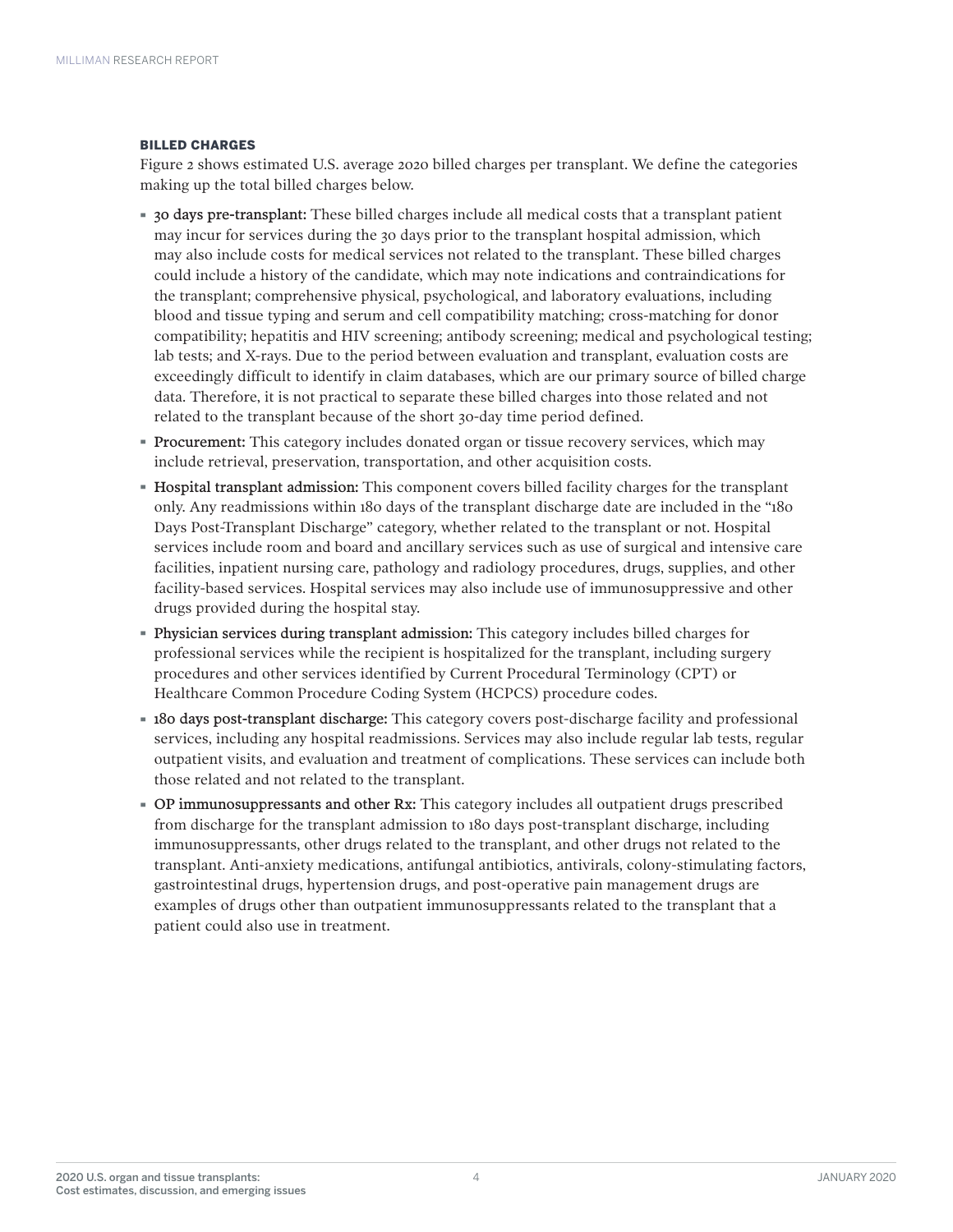| Transplant                            | 30 Days Pre-<br>Transplant | Procurement | Hospital<br>Transplant<br><b>Admission</b> | Physician<br>During<br>Transplant<br><b>Admission</b> | 180 Days<br>Post-Transplant<br><b>Discharge</b> | OP Immuno-<br>Suppressants<br>& Other Rx | <b>Total</b> |
|---------------------------------------|----------------------------|-------------|--------------------------------------------|-------------------------------------------------------|-------------------------------------------------|------------------------------------------|--------------|
| <b>Single Organ/Tissue</b>            |                            |             |                                            |                                                       |                                                 |                                          |              |
| <b>Bone Marrow -</b><br>Allogenic     | \$71,300                   | \$81,600    | \$537,900                                  | \$27,700                                              | \$319,300                                       | \$33,900                                 | \$1,071,700  |
| Bone Marrow -<br>Autologous           | 66,000                     | 16,000      | 257,500                                    | 11,800                                                | 96.700                                          | 23,600                                   | 471,600      |
| Cornea                                | <b>NA</b>                  | <b>NA</b>   | 23,300                                     | 9.200                                                 | <b>NA</b>                                       | <b>NA</b>                                | 32,500       |
| Heart                                 | 49,800                     | 131,500     | 1,062,600                                  | 111,100                                               | 270,300                                         | 39,500                                   | 1,664,800    |
| Intestine                             | 32,000                     | 107,000     | 705,700                                    | 73,900                                                | 298,000                                         | 24,100                                   | 1,240,700    |
| Kidney                                | 32.700                     | 113.900     | 152.300                                    | 26.200                                                | 85.500                                          | 31.900                                   | 442.500      |
| Liver                                 | 46,200                     | 104.200     | 490.600                                    | 59.200                                                | 140.200                                         | 38,000                                   | 878,400      |
| Lung - Single                         | 32,100                     | 110,100     | 523,700                                    | 55,100                                                | 165,300                                         | 43,300                                   | 929,600      |
| Lung - Double                         | 45.000                     | 127.700     | 759.800                                    | 77.200                                                | 231,500                                         | 54,700                                   | 1,295,900    |
| Pancreas                              | 17.900                     | 111.800     | 151.000                                    | 23.900                                                | 77.700                                          | 26.500                                   | 408.800      |
| <b>Multiple Organ</b>                 |                            |             |                                            |                                                       |                                                 |                                          |              |
| Heart-Lung                            | 86,900                     | 298,900     | 1,703,300                                  | 144,900                                               | 350,400                                         | 52,800                                   | 2,637,200    |
| Intestine with<br><b>Other Organs</b> | 68.100                     | 284,900     | 837.500                                    | 99.000                                                | 327.200                                         | 46,200                                   | 1,662,900    |
| Kidney-Heart                          | 133.300                    | 175,100     | 1,611,500                                  | 173.300                                               | 466.700                                         | 84.700                                   | 2.644.600    |
| Kidney-<br>Pancreas                   | 37,400                     | 185,000     | 295,200                                    | 39,500                                                | 124,300                                         | 32,400                                   | 713,800      |
| Liver-Kidney                          | 88,400                     | 187,800     | 696,200                                    | 88,400                                                | 238,000                                         | 56,300                                   | 1,355,100    |
| Other Multi-<br>Organ                 | 95,500                     | 213,500     | 1,302,000                                  | 144,500                                               | 367.300                                         | 63,000                                   | 2,185,800    |

#### FIGURE 2: ESTIMATED U.S. AVERAGE 2020 BILLED CHARGES PER TRANSPLANT

# BASIS OF UTILIZATION AND BILLED CHARGE ESTIMATES

We base utilization estimates on data from the U.S. Organ Procurement and Transplantation Network (OPTN), the Scientific Registry of Transplant Recipients (SRTR), the U.S. Health Resources and Services Administration (HRSA), and the Eye Bank Association of America. None of the entities on which we relied for data have reviewed or approved our estimates. The content of this report is the responsibility of the authors alone and does not necessarily reflect the views or policies of the U.S. Department of Health and Human Services (HHS), nor does mention of trade names, commercial products, or organizations imply endorsement by the U.S. government.

We base the procurement and hospital billed charge estimates on 2017 and prior state hospital data available, then project trend to 2020 and normalize the state-specific data to a national average basis using Milliman area relativity research and our judgment. State data availability varies by year and states may restate prior years of data. A majority of states may not have or make hospital data available for our use.

We develop billed charge estimates for 30 days pre-transplant, physician during transplant, 180 days post-transplant discharge, and non-immunosuppressant drugs based on Milliman proprietary claim data.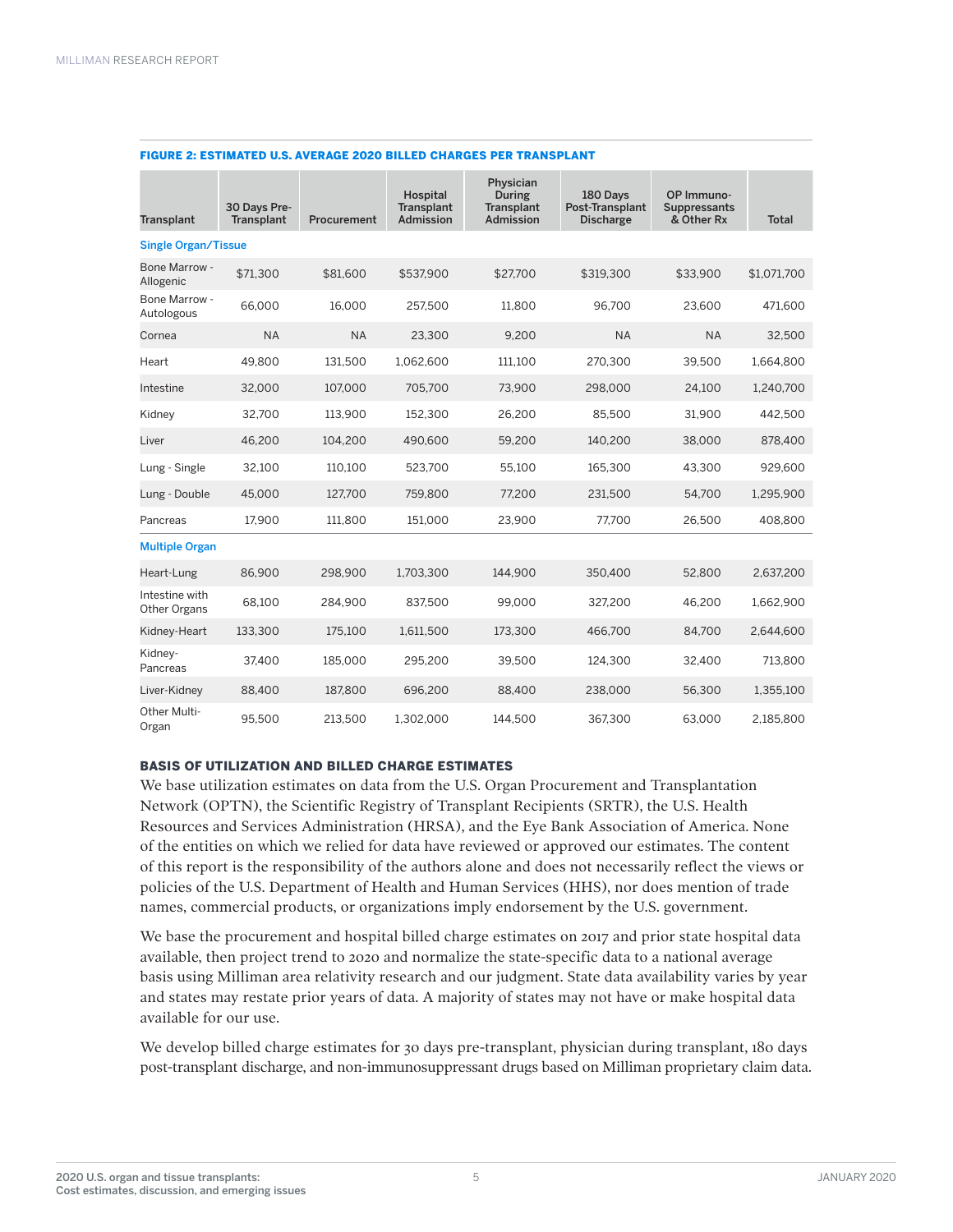Our bone marrow billed charge estimates do not reflect any charges from outpatient treatment because we lack sufficient outpatient bone marrow data.

We develop cornea hospital billed charges from 2017 and prior Wisconsin hospital outpatient data available, then project trend to 2020 and normalize the state-specific data to a national average basis using Milliman area relativity research and our judgment.

We assume no outpatient immunosuppressant charges for autologous bone marrow and cornea transplants. For all other transplants, outpatient immunosuppressant billed charges begin after our estimated date of discharge, which we base on 2017 hospital lengths of stay, trended to 2020. We base the average wholesale prices on the Medi-Span database, the MarketScan commercial database, and our judgment to project these billed charges to 2020. Average dosing regimen assumptions reflect clinical pharmacology and our judgment. We base average immunosuppressant use by drug assumptions on the Scientific Registry of Transplant Recipients 2017 Annual Data Report.

## HOSPITAL LENGTHS OF STAY

The table in Figure 3 shows that estimated hospital lengths of stay have been fairly stable for most transplants since our 2017 report, with small increases shown for most transplants.

| Transplant                  | 2017 Milliman Research Report,<br><b>Based on State Databases</b><br>Through 2014 | 2020 Milliman Research Report,<br><b>Based on State Databases</b><br>Through 2017 |
|-----------------------------|-----------------------------------------------------------------------------------|-----------------------------------------------------------------------------------|
| <b>Single Organ/Tissue</b>  |                                                                                   |                                                                                   |
| Bone Marrow - Allogenic     | 33.8                                                                              | 34.3                                                                              |
| Bone Marrow - Autologous    | 19.8                                                                              | 19.8                                                                              |
| Heart                       | 48.6                                                                              | 49.2                                                                              |
| Intestine                   | 42.5                                                                              | 52.1                                                                              |
| Kidney                      | 6.8                                                                               | 6.7                                                                               |
| Liver                       | 20.4                                                                              | 21.1                                                                              |
| Lung - Single               | 22.4                                                                              | 23.4                                                                              |
| Lung - Double               | 28.3                                                                              | 31.4                                                                              |
| Pancreas                    | 10.5                                                                              | 10.4                                                                              |
| <b>Multiple Organ</b>       |                                                                                   |                                                                                   |
| Heart-Lung                  | 63.6                                                                              | 67.4                                                                              |
| Intestine with Other Organs | 75.6                                                                              | 77.9                                                                              |
| Kidney-Heart                | 81.6                                                                              | 85.6                                                                              |
| Kidney-Pancreas             | 10.8                                                                              | 11.1                                                                              |
| Liver-Kidney                | 32.9                                                                              | 32.8                                                                              |
| Other Multi-Organ           | 46.7                                                                              | 75.5                                                                              |

#### FIGURE 3: HOSPITAL LENGTHS OF STAY BY TRANSPLANT (DAYS)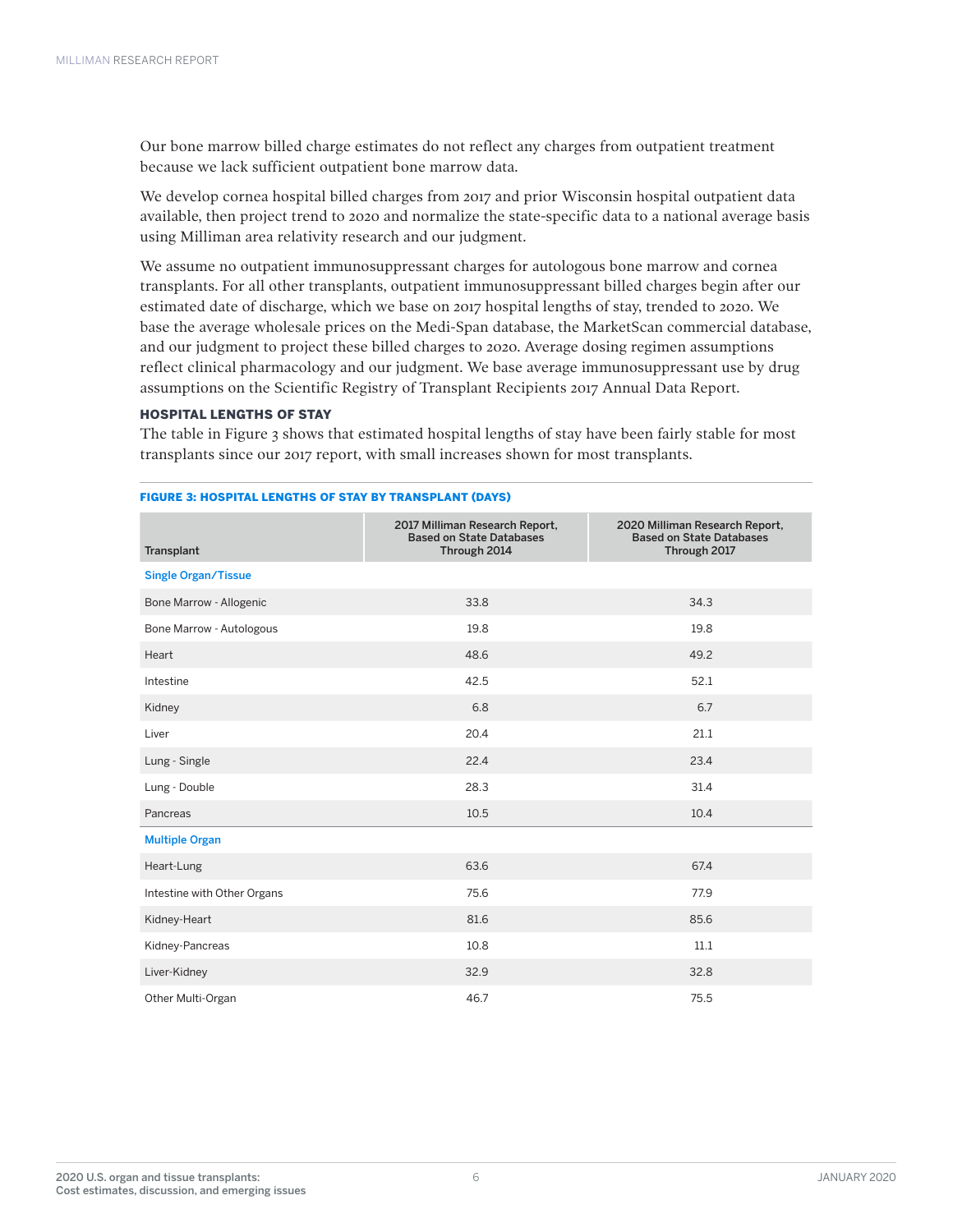### ANNUAL NUMBER OF TRANSPLANTS

The tables in Figures 4 to 6 show the annual number of transplants performed in the U.S. from 2016 to 2020. These numbers include all ages and transplants for U.S. citizens and U.S. residents who are not citizens. We project increases in the number of most transplants from 2019 to 2020 because of estimated population increases, even though the estimated transplant rate per million people may decrease for certain transplants.

We base Figures  $\mu$  and  $\varsigma$  on OPTN data as of October 31, 2019. We estimate the split of lung transplants between single and double lung using 2017 state hospital databases and our judgment. We base the bone marrow estimates in Figure 6 on HRSA data. We base the cornea estimates in Figure 6 on information from the 2018 Eye Banking Statistical Report.

| Year    | Heart | Intestine | Kidney | Liver | Lung-Single | Lung-Double | Pancreas |
|---------|-------|-----------|--------|-------|-------------|-------------|----------|
| 2016    | 3.006 | 62        | 17.919 | 6.928 | 605         | 1.694       | 138      |
| 2017    | 2.993 | 43        | 18.656 | 7.156 | 553         | 1,858       | 152      |
| 2018    | 3,132 | 37        | 19.934 | 7.366 | 767         | 1.706       | 128      |
| $2019*$ | 3.321 | 29        | 22.088 | 8.014 | 802         | 1.871       | 106      |
| 2020*   | 3.499 | 38        | 21.963 | 8.219 | 821         | 2.011       | 126      |

FIGURE 4: SINGLE-ORGAN TRANSPLANTS PERFORMED IN THE U.S.

\* Milliman estimates

#### FIGURE 5: MULTIPLE-ORGAN TRANSPLANTS PERFORMED IN THE U.S.

| Year    | Heart-Lung | Intestine with<br><b>Other Organs</b> | Kidney-Heart | Kidney-Pancreas | Liver-Kidney | Other<br>Mutli-Organ |
|---------|------------|---------------------------------------|--------------|-----------------|--------------|----------------------|
| 2016    | 18         | 75                                    | 140          | 798             | 717          | 35                   |
| 2017    | 29         | 54                                    | 186          | 785             | 736          | 48                   |
| 2018    | 32         | 63                                    | 199          | 834             | 667          | 69                   |
| $2019*$ | 43         | 49                                    | 220          | 880             | 704          | 83                   |
| 2020*   | 35         | 58                                    | 238          | 900             | 807          | 79                   |

\* Milliman estimates

#### FIGURE 6: TISSUE TRANSPLANTS PERFORMED IN THE U.S.

| Year    | <b>Bone Marrow - Autologous</b> | <b>Bone Marrow - Allogenic</b> | Cornea |
|---------|---------------------------------|--------------------------------|--------|
| 2016    | 12,936                          | 8,830                          | 49,869 |
| 2017    | 13.423                          | 9,237                          | 50,934 |
| 2018    | 13,531                          | 9,511                          | 51.294 |
| $2019*$ | 14.251                          | 9.668                          | 52.136 |
| 2020*   | 14,745                          | 9,950                          | 53,065 |

\* Milliman estimates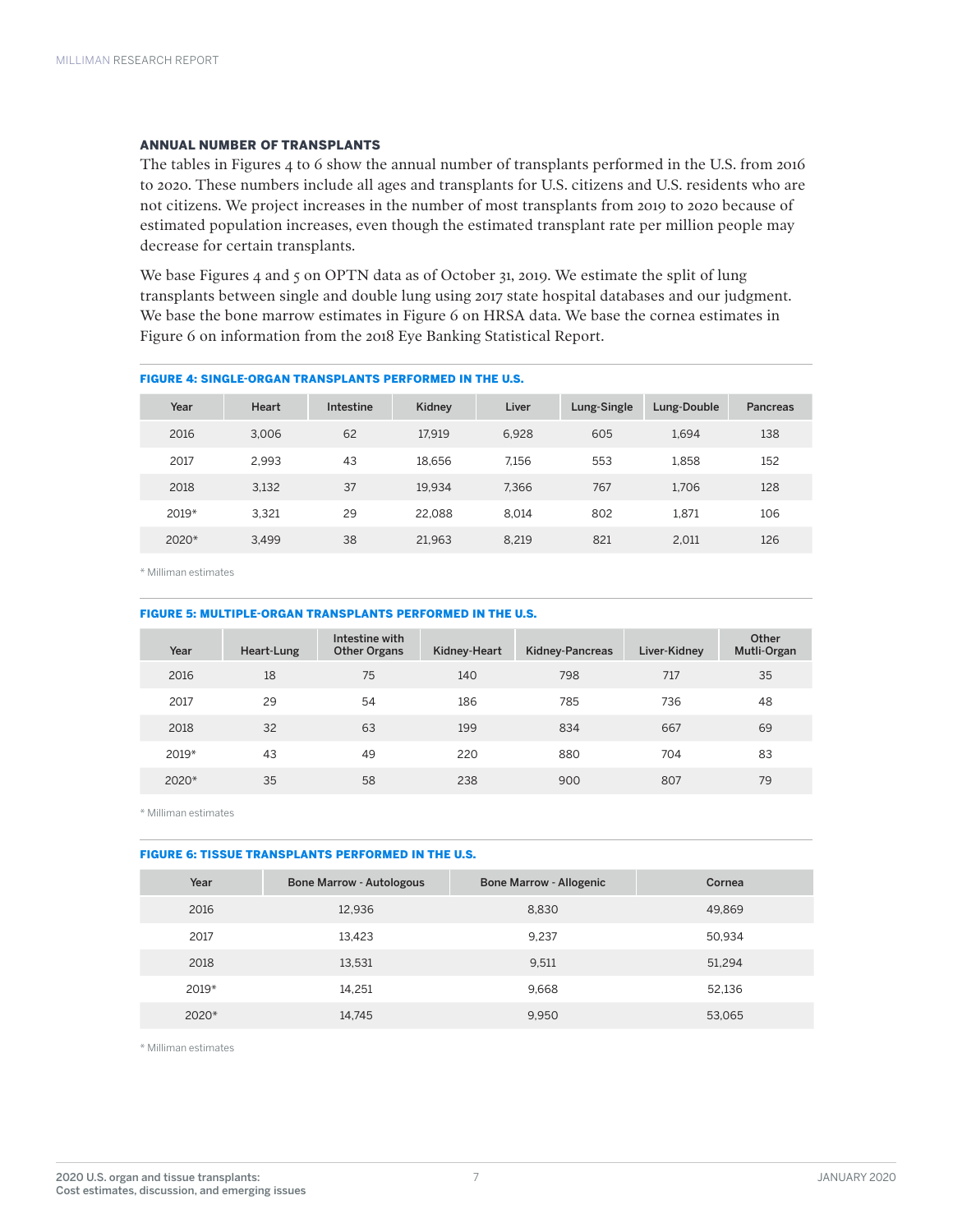#### REGIONAL DISTRIBUTION OF TRANSPLANTS

The table in Figure 7 shows the distribution of transplants performed in the U.S. in 2019 based on the OPTN regional structure. We base the table on OPTN data as of October 31, 2019. The table reflects the U.S. Census Bureau's resident population census estimates as of July 1, 2010, projected to 2019. Regional numbers and distribution by region could change for various reasons, including changes in transplant center accreditation status and payer narrowing of networks, among other factors.

Region 2 (Delaware, District of Columbia, Maryland, New Jersey, Pennsylvania, and West Virginia) and Region 9 (New York and Western Vermont) have the highest transplants per capita in the U.S., driven by high kidney transplant utilization. Region 6 (Alaska, Hawaii, Idaho, Montana, Oregon, and Washington) has the lowest transplants per capita in the U.S.

| Transplant                     | Region<br>$\mathbf{1}$ | Region<br>$\overline{2}$ | Region<br>3 | Region<br>4 | Region<br>5 | Region<br>6 | Region<br>7 | Region<br>8 | Region<br>9 | Region<br>10 | Region<br>11 |
|--------------------------------|------------------------|--------------------------|-------------|-------------|-------------|-------------|-------------|-------------|-------------|--------------|--------------|
| <b>Single Organ</b>            |                        |                          |             |             |             |             |             |             |             |              |              |
| Heart                          | 10.6                   | 7.9                      | 6.3         | 7.4         | 8.3         | 5.0         | 10.7        | 9.9         | 9.7         | 8.0          | 11.2         |
| Intestine                      | 0.0                    | 0.2                      | 0.0         | 0.0         | 0.0         | 0.1         | 0.0         | 0.1         | 0.3         | 0.1          | 0.0          |
| Kidney                         | 52.4                   | 69.0                     | 51.7        | 57.7        | 53.7        | 38.4        | 59.2        | 59.8        | 67.9        | 53.9         | 57.3         |
| Liver                          | 18.2                   | 24.8                     | 21.5        | 21.2        | 19.2        | 12.2        | 20.9        | 21.9        | 19.2        | 22.5         | 18.7         |
| Lung (Single<br>and Double)    | 4.8                    | 10.6                     | 4.4         | 7.0         | 6.8         | 2.6         | 6.2         | 7.5         | 6.6         | 10.0         | 7.5          |
| Pancreas                       | 0.3                    | 0.5                      | 0.2         | 0.2         | 0.1         | 0.0         | 1.0         | 0.3         | 0.3         | 0.1          | 0.2          |
| <b>Multiple Organ</b>          |                        |                          |             |             |             |             |             |             |             |              |              |
| Heart-Lung                     | 0.1                    | 0.2                      | 0.1         | 0.1         | 0.1         | 0.0         | 0.0         | 0.0         | 0.3         | 0.1          | 0.0          |
| Intestine with<br>Other Organs | 0.0                    | 0.3                      | 0.2         | 0.0         | 0.0         | 0.1         | 0.0         | 0.1         | 0.2         | 0.5          | 0.0          |
| Kidney-Heart                   | 1.0                    | 0.4                      | 0.2         | 0.5         | 0.7         | 0.1         | 0.6         | 0.2         | 0.7         | 0.6          | 1.0          |
| Kidney-<br>Pancreas            | 0.4                    | 3.4                      | 2.4         | 1.2         | 1.7         | 1.0         | 4.4         | 2.0         | 3.0         | 1.7          | 2.7          |
| Liver-Kidney                   | 1.1                    | 1.7                      | 1.9         | 2.0         | 2.1         | 0.6         | 1.9         | 1.9         | 1.6         | 2.4          | 1.2          |
| Other Multi-<br>Organ          | 0.1                    | 0.3                      | 0.1         | 0.3         | 0.3         | 0.1         | 0.4         | 0.0         | 0.2         | 0.3          | 0.1          |

#### FIGURE 7: 2019 UTILIZATION (PER 1,000,000) OF TRANSPLANTS BY OPTN REGION

OPTN Regions:

Region 1: Connecticut, Maine, Massachusetts, New Hampshire, Rhode Island, Eastern Vermont

Region 2: Delaware, District of Columbia, Maryland, New Jersey, Pennsylvania, West Virginia

Region 3: Alabama, Arkansas, Florida, Georgia, Louisiana, Mississippi, Puerto Rico

Region 4: Oklahoma, Texas

Region 5: Arizona, California, Nevada, New Mexico, Utah

Region 6: Alaska, Hawaii, Idaho, Montana, Oregon, Washington

Region 7: Illinois, Minnesota, North Dakota, South Dakota, Wisconsin

Region 8: Colorado, Iowa, Kansas, Missouri, Nebraska, Wyoming

Region 9: New York, Western Vermont

Region 10: Indiana, Michigan, Ohio

Region 11: Kentucky, North Carolina, South Carolina, Tennessee, Virginia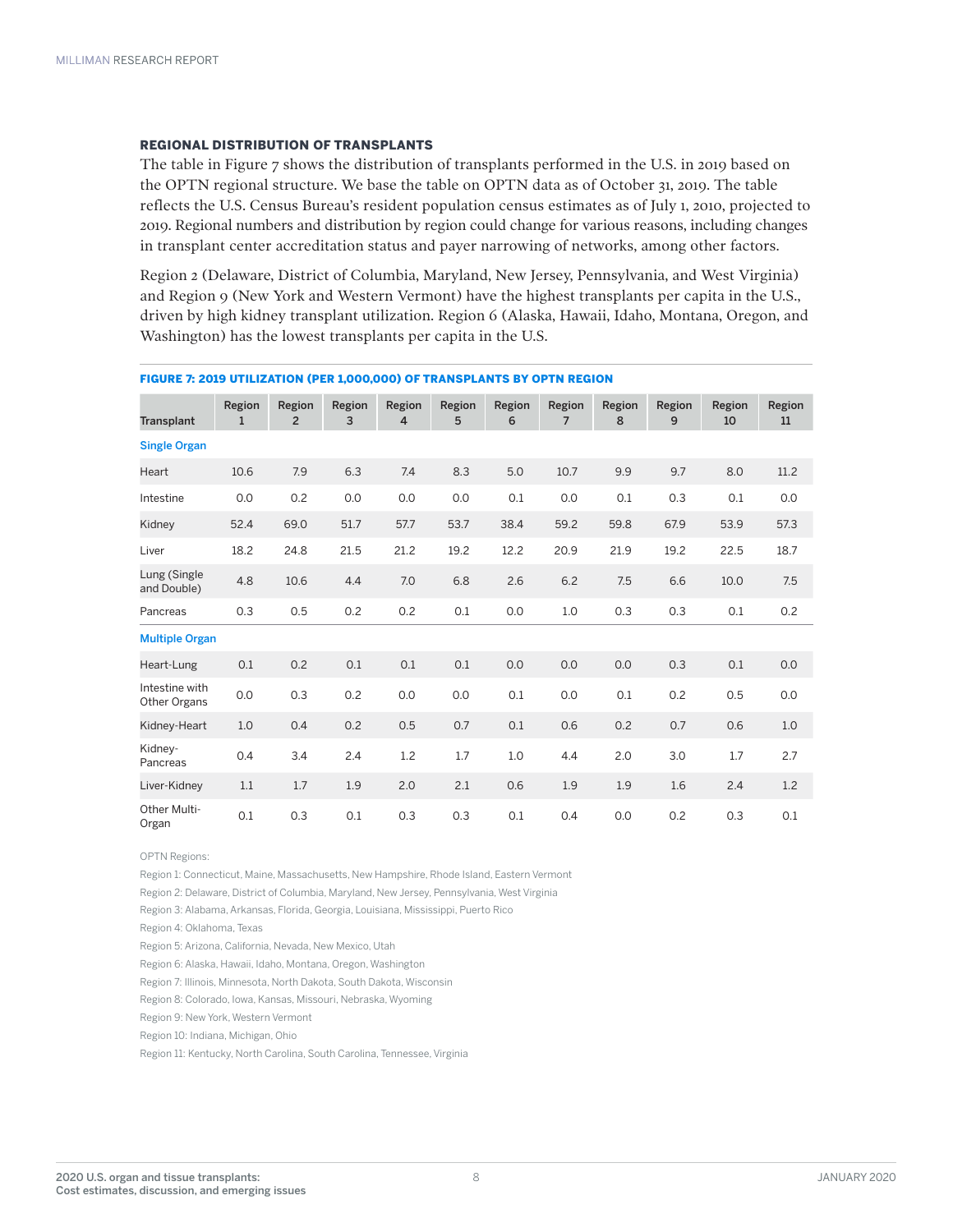### BONE MARROW CLASSIFICATIONS

The table in Figure 8, based on data from the Center for International Blood and Marrow Transplant Research (CIBMTR), shows that bone marrow transplants can be classified according to graft source: bone marrow, peripheral blood stem cell, or cord blood stem cell. Generally speaking, allogeneic bone marrow cell graft use continues to increase while peripheral blood stem cells remain the dominant graft source for autologous transplants. Autologous cord blood stem cells also emerged as a graft source for ages younger than 21 (about 8%, compared to 0% in our 2017 report).

## FIGURE 8: BONE MARROW TRANSPLANT GRAFT SOURCES, 2012-2016

| <b>Graft Sources</b>      |                    |                                   |                             |  |  |  |  |  |
|---------------------------|--------------------|-----------------------------------|-----------------------------|--|--|--|--|--|
| Age at Time of Transplant | <b>Bone Marrow</b> | <b>Peripheral Blood Stem Cell</b> | <b>Cord Blood Stem Cell</b> |  |  |  |  |  |
| <b>Autologous</b>         |                    |                                   |                             |  |  |  |  |  |
| Under 21                  | About 1%           | About 91%                         | About 8%                    |  |  |  |  |  |
| $21+$                     | About 0%           | About 100%                        | About 0%                    |  |  |  |  |  |
| <b>Allogenic</b>          |                    |                                   |                             |  |  |  |  |  |
| Under 21                  | About 57%          | About 23%                         | About 20%                   |  |  |  |  |  |
| $21+$                     | About 14%          | About 80%                         | About 6%                    |  |  |  |  |  |

Source: Table 20. 2015 CIBMTR Transplant Activity Report Covering 2009-2013

### ACTUAL COSTS COMPARED TO MILLIMAN COST ESTIMATES

As mentioned in Section II, "cost" means the product of utilization and billed charges. We did not research the actual reimbursement that hospitals and physicians receive for providing transplants, because such values involve proprietary contractual arrangements. Actual transplant costs PMPM may vary from our estimates for a variety of reasons that are beyond the scope of our report, including:

- · The transplant cost estimates assume full insurance coverage; patient cost-sharing and benefit limitations would reduce full coverage costs.
- · Costs may vary by geographic area and transplant center due to volume or incidence of complications.
- · Changes in the average number of organs procured per donor and number of centers may change costs, as long as suitable donor organs and tissue can continue to be found.
- · Private insurance, Medicare, Medicaid, and uninsured recipient costs may vary by transplant. For example, Medicare covers a significant portion of kidney transplants through the End-Stage Renal Disease program.
- · Federal and state legislative efforts and private initiatives may change utilization and costs.
- · Changes in selection criteria may affect costs.
- · Costs may vary by underlying diagnosis and/or disease state.
- · Medical management may reduce costs, particularly with respect to hospital charges.
- · Costs may decrease with use of cost-control mechanisms such as greater donor and recipient selectivity by centers, critical pathways to reduce inpatient lengths of stay, and aggressive use of outpatient therapies and other more cost-effective treatments.
- · Wide availability of mechanical, artificial, or cloned organs, experimental procedures becoming accepted practice, or other innovations may affect costs.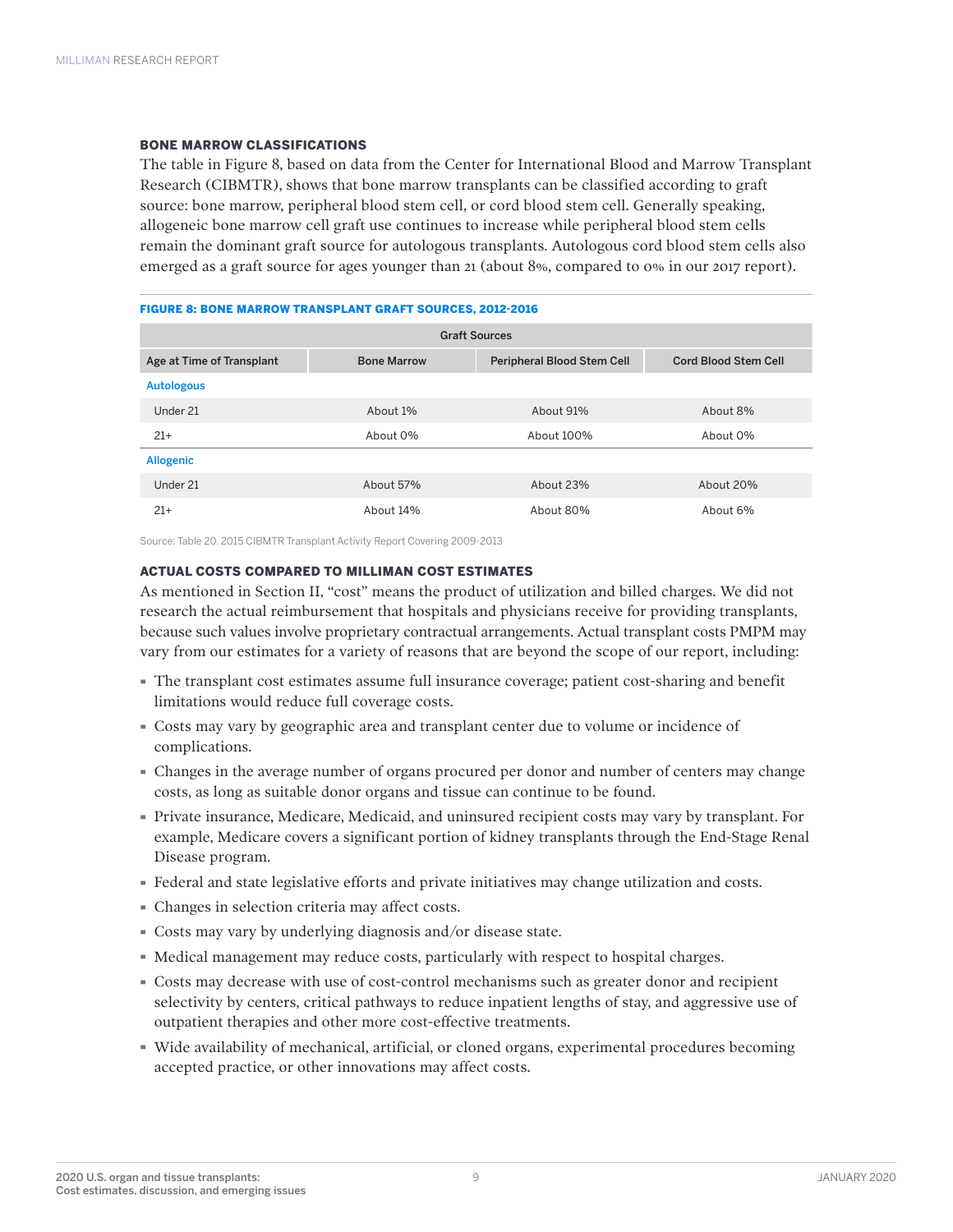- · Cost estimates may change if the OPTN data and other data relied on changes due to future data submissions or corrections.
- · Administration costs and profit margins will vary, and we did not consider such information in our analysis.
- · Any estimate of costs after the first year should reflect adjustments for trend, survival, and probability of re-transplantation.

# ACTUAL CHARGES COMPARED TO MILLIMAN BILLED CHARGE ESTIMATES

"Charges" in this report refer to the amount billed, which may not be the actual amount paid for the transplant services due to the presence of case rates, discounts, or other negotiated reimbursement arrangements. Significant reductions from billed charge levels may be obtained and the chances for successful treatment may be maximized by directing patients to specific centers. Actual charges will likely vary for private insurers, Medicare, or Medicaid.

Negotiated case rates may combine hospital and physician charges. Procurement charges may be included in the negotiated case rate, but usually the procurement charges reflect only slight, if any, discounts from billed levels.

We have observed that case rates do not typically cover pre-transplant medical services and maintenance therapy outpatient immunosuppressants. Some case rates may include follow-up costs within a specified period, such as the first 90 days after discharge.

Some transplant centers address charge variation by developing separate payment rates by diagnosis or by patient disease state. We do not adjust our billed charge estimates to reflect diagnosis, disease state, or other variables specific to a given situation.

An outlier provision may provide additional payment beyond the case rate after a specified number of days in the hospital or after a certain level of billed charges. The outlier provision may pay for hospital days at a discount from billed charges or at a per diem rate. Centers may also have outlier payments for physician services.

Actual outpatient immunosuppressant charges will vary from our billed charge estimates for several reasons:

- · Actual hospital lengths of stay will vary from our estimates, which affects the amount of time that outpatient immunosuppressants are required.
- · Drug discounts will vary and yield different estimates.
- · Actual dosing regimens will vary from the dosing regimens assumed.
- · The actual use and prevalence of single and multiple outpatient immunosuppressant regimens will vary from our estimates.

The transplant billed charge estimates do not reflect differences in charges due to patient age. Billed transplant charges may vary for pediatric patients, adults under the age of 65, and patients ages 65 and over.

Charges may continue after the first year and may include continued testing and evaluation, medical services for transplant rejection, and outpatient immunosuppressants.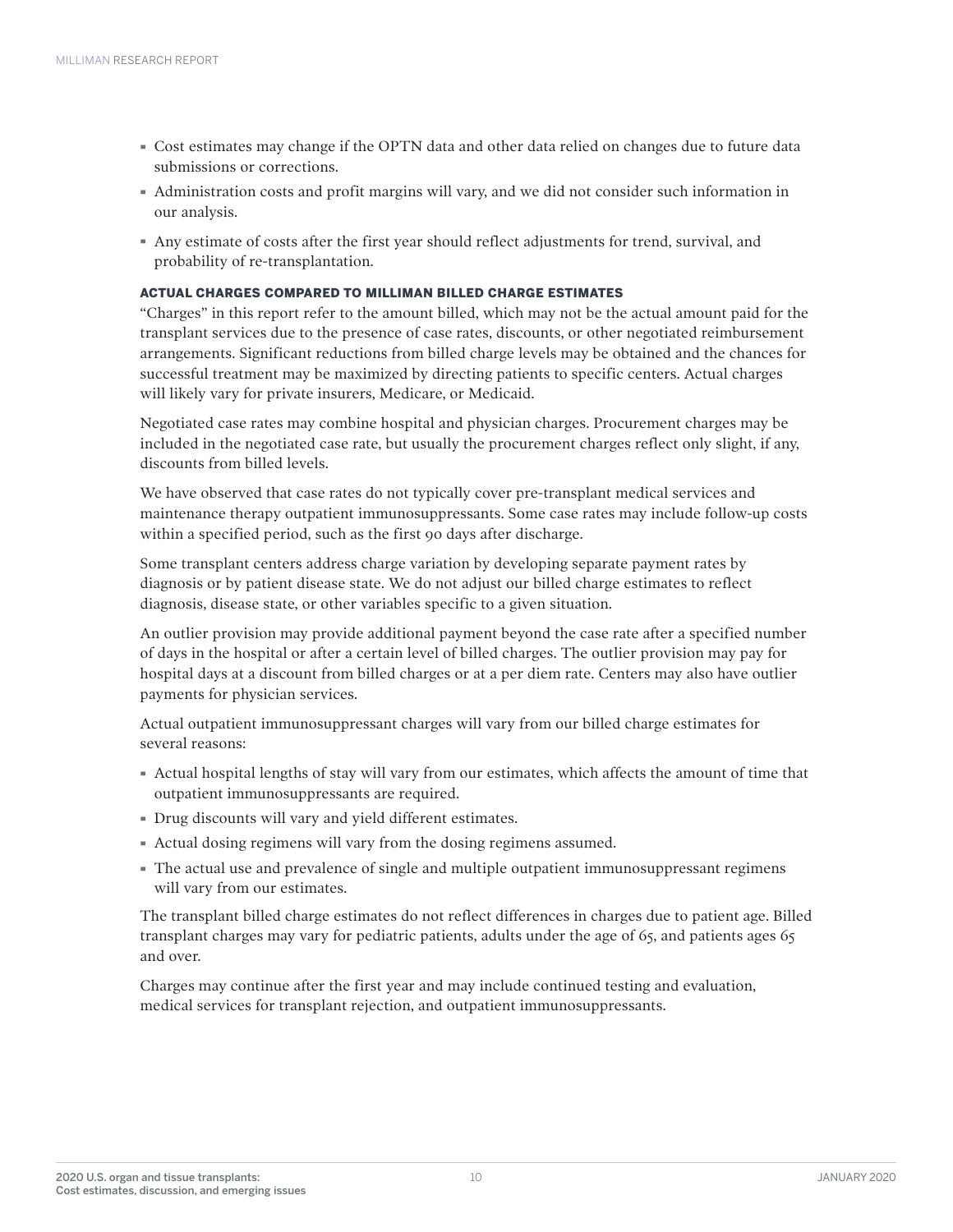# III. Primary diagnoses

The table in Figure 9 summarizes the most common primary indications for the organ and tissue transplants noted. Organ indications reflect data from the 2017 OPTN/SRTR Annual Report. The bone marrow indications reflect 2016 North American data from the CIBMTR 2018 Summary Slides. Cornea data relies on the 2018 Eye Banking Statistical Report.

Since our 2017 report, the order of the top indications generally remained the same for most transplants, while the magnitude of the top indications changed slightly for most transplants. In comparison to our 2017 report, the most common primary diagnosis and prevalence was the same for all transplants listed except liver transplants (with alcoholic liver disease replacing hepatitis C virus as the most common diagnosis and prevalence).

| <b>Organ or Tissue</b>             | <b>Most Common Primary</b><br><b>Diagnosis and Prevalence</b>        | Second-Most-Common Primary<br><b>Diagnosis and Prevalence</b> | <b>Third-Most-Common Primary</b><br><b>Diagnosis and Prevalence</b> |
|------------------------------------|----------------------------------------------------------------------|---------------------------------------------------------------|---------------------------------------------------------------------|
| <b>Single Organ/Tissue</b>         |                                                                      |                                                               |                                                                     |
| <b>Bone Marrow</b><br>- Allogenic  | Acute Myelogenous<br>Leukemia (38%)                                  | Myelodysplastic Syndrome/<br>Myeloproliferative Disease (21%) | Acute Lymphocytic<br>Leukemia (15%)                                 |
| <b>Bone Marrow</b><br>- Autologous | Multiple Myeloma (62%)                                               | Non-Hodgkin's Lymphoma (25%)                                  | Hodgkin's Disease (7%)                                              |
| Cornea                             | Endothelia Dystrophies^<br>(35%)                                     | <b>Repeat Corneal</b><br>Transplant (12%)                     | Other Causes of Endothelial<br>Dysfunction (11%)                    |
| Heart                              | Cardiomyopathy (60%)                                                 | Coronary Artery Disease (26%)                                 | Congenital Disease (10%)                                            |
| Intestine                          | <b>Short Gut Syndrome:</b><br>Other (62%)                            | Short Gut Syndrome:<br>Congenital (10%)                       | Pseudo-obstruction (10%)                                            |
| Kidney                             | Diabetes (28%)                                                       | Hypertension (21%)                                            | Glomerulonephritis (18%)                                            |
| Liver                              | Alcoholic Liver<br>Disease (23%)                                     | Malignancy (Hepatocellular<br>carcinoma) (17%)                | Hepatitis C Virus (12%)                                             |
| Lung (Single<br>and Double)        | Restrictive Lung Disease -<br>Idiopathic Pulmonary<br>Fibrosis (57%) | Obstructive Lung Disease -<br>COPD/Emphysema (27%)            | Cystic Fibrosis (11%)                                               |
| Pancreas                           | Diabetes Mellitus -<br>Type I (65%)                                  | Unknown/Other (35%)                                           | <b>NA</b>                                                           |
| <b>Multiple Organ</b>              |                                                                      |                                                               |                                                                     |
| Kidney-Pancreas                    | Diabetes Mellitus -<br>Type I (83%)                                  | Diabetes Mellitus -<br>Type II (12%)                          | Unknown/Other (5%)                                                  |

#### FIGURE 9: INDICATIONS FOR TRANSPLANT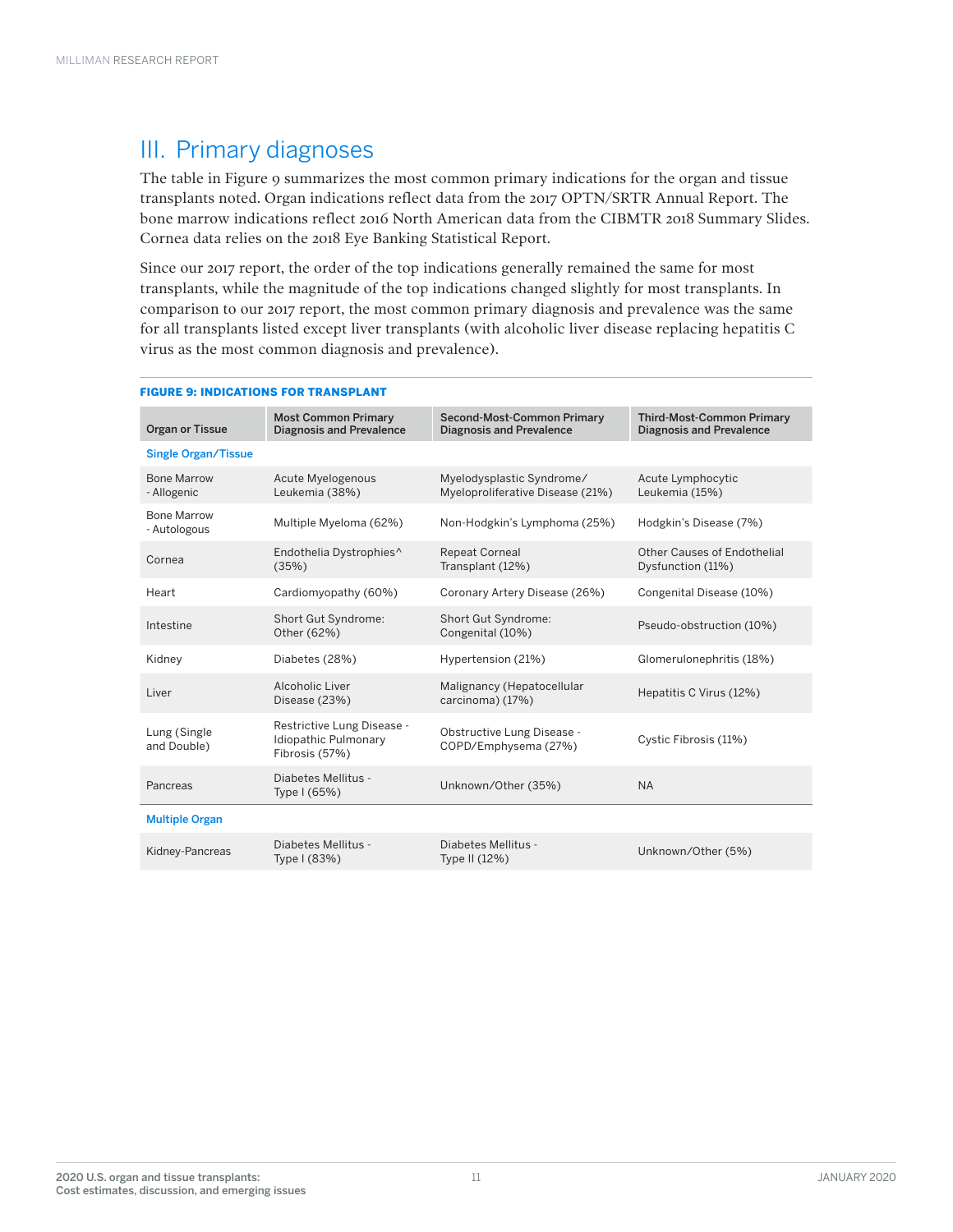# IV. Waiting times and survival rates

# WAITING TIMES

The table in Figure 10 summarizes transplant waiting times in days by organ, based on data from the 2014 and 2017 OPTN/SRTR Annual Reports. The waiting times reflect a patient who has been registered on a waiting list and accounts for all of the events that can happen to the patient after wait listing, such as receiving a transplant, being removed from the waiting list, and dying. We do not show data for bone marrow transplants because we were unable to find a data source for tissue transplant waiting times.

The waiting times shown in Figure 10 are estimates of averages. For example, a candidate for a heart transplant has an average waiting time of 213 days.

Figure 10 also shows that waiting times vary by organ transplant over time, with waiting times for a number of transplants increasing since our 2017 report, some significantly (heart and intestine). Waiting times may also vary for other characteristics not shown.

#### FIGURE 10: WAITING TIMES BY TRANSPLANT

| Organ                    | 2017 Milliman Research Report,<br>2014 OPTN/SRTR Annual Report | 2020 Milliman Research Report,<br>2017 OPTN/SRTR Annual Report |
|--------------------------|----------------------------------------------------------------|----------------------------------------------------------------|
|                          | <b>Average Waiting Time in Days</b>                            |                                                                |
| Heart                    | 191                                                            | 213                                                            |
| Intestine                | 181                                                            | 224                                                            |
| Kidney                   | 679                                                            | 685                                                            |
| Liver                    | 239                                                            | 236                                                            |
| Lung (Single and Double) | 185                                                            | 186                                                            |
| Pancreas Alone           | 281                                                            | 289                                                            |
| Pancreas after Kidney    | 532                                                            | 514                                                            |
| Kidney-Pancreas          | 394                                                            | 370                                                            |

### SURVIVAL RATES

The table in Figure 11 summarizes one-year, three-year, and five-year patient survival rates by transplant. The patient survival rates for organ transplants (using a 2011 through 2018 timeframe) appear to have generally decreased slightly from those in our 2017 report (which used a 2008 through 2015 timeframe). Intestine and pancreas transplants show greater decreases in survival rates in comparison to our 2017 report. We relied on OPTN/SRTR for the survival rates by organ transplant. Those survival rates reflect OPTN/SRTR data as of October 31, 2019, and December 31, 2016, for this report and for our 2017 report, respectively. OPTN/SRTR notes that data is subject to change based on future data submission or correction. We are not aware of explanations for the apparent decreases shown for survival rates, and research into transplant outcomes is beyond the scope of this report.

Bone marrow transplant survival rates are based on 2006 to 2016 CIBMTR survival rate data. Autologous and allogeneic survival rates may vary significantly by individual diagnosis, age, type of donor, and disease stage. We develop composite autologous bone marrow estimates reflecting survival rates for multiple myeloma, non-Hodgkin's lymphoma, Hodgkin's disease, and acute myelogenous leukemia, which represent more than 94% of all North American autologous bone marrow transplants in 2016.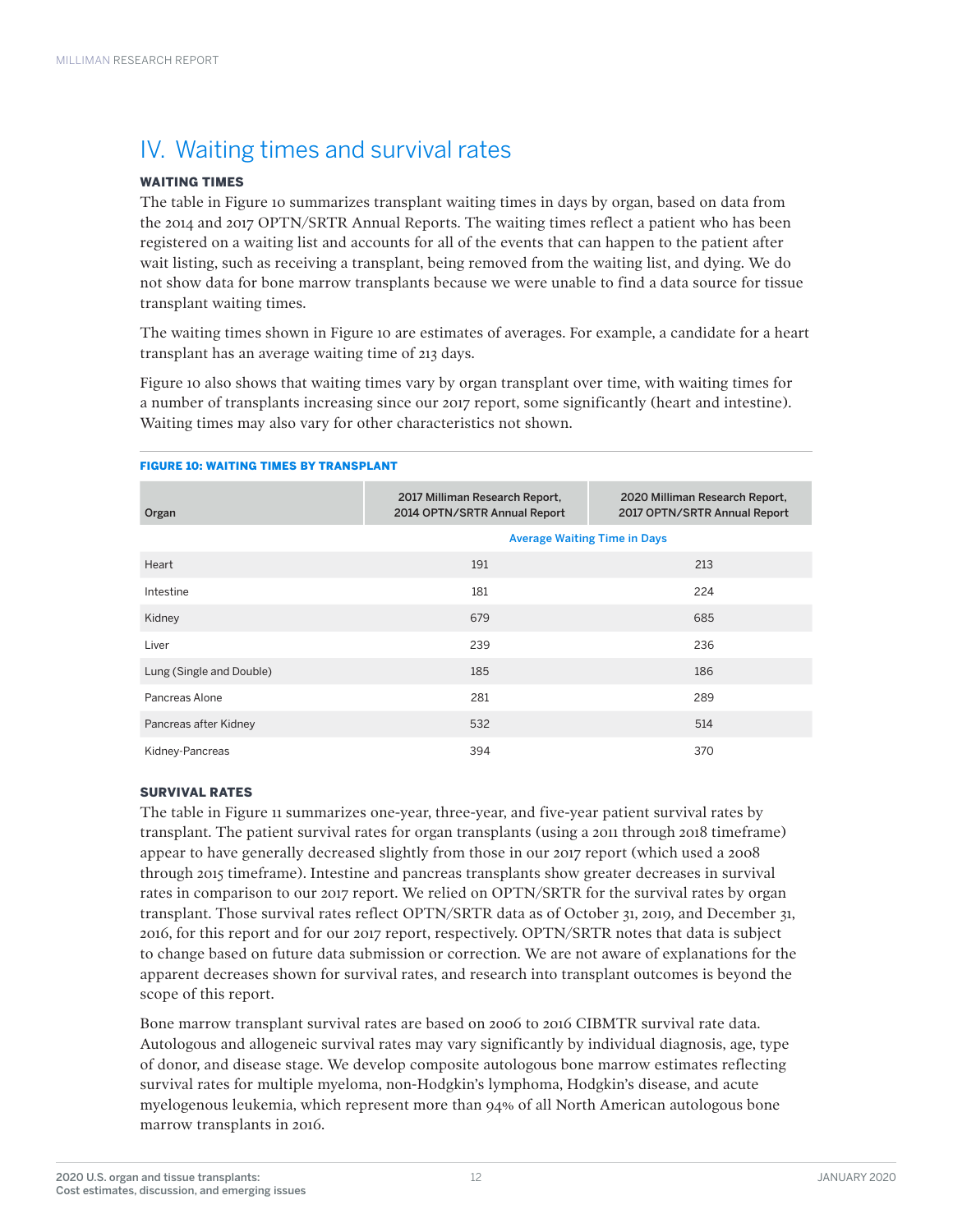The composite allogeneic bone marrow estimates we developed reflect survival rates for acute myelogenous leukemia, acute lymphoblastic leukemia, myelodysplasia, non-Hodgkin's lymphoma, aplastic anemia, chronic myelogenous leukemia, multiple myeloma, and Hodgkin's disease, which represent more than 91% of all allogeneic bone marrow transplants in 2016.

The CIBMTR has not reviewed or approved our composite survival estimates.

|                             | One-Year     |              | Three-Year   |              | Five-Year    |              |  |
|-----------------------------|--------------|--------------|--------------|--------------|--------------|--------------|--|
| Organ                       | 2017 Report* | 2020 Report* | 2017 Report* | 2020 Report* | 2017 Report* | 2020 Report* |  |
| Heart                       | 91%          | 90%          | 85%          | 85%          | 78%          | 77%          |  |
| Intestine                   | 81           | 76           | 67           | 60           | 58           | 49           |  |
| Kidney                      | 97           | 95           | 93           | 88           | 86           | 78           |  |
| Liver                       | 91           | 89           | 83           | 80           | 75           | 72           |  |
| Lung (Single<br>and Double) | 87           | 87           | 69           | 68           | 55           | 52           |  |
| Pancreas                    | 92           | 81           | 88           | 70           | 80           | 59           |  |
| Heart-Lung                  | 80           | 80           | 59           | 58           | 51           | 49           |  |
| Kidney-<br>Pancreas         | 98           | 96           | 95           | 89           | 88           | 81           |  |
| <b>Tissue</b>               | 2003-2013    | 2006-2016    | 2003-2013    | 2006-2016    | 2003-2013    | 2006-2016    |  |
| Bone Marrow -<br>Autologous | 90-94%       | 87-91%       | 72-76%       | 75-79%       | 61-65%       | 68-72%       |  |
| Bone Marrow -<br>Allogenic  | 65-69%       | 69-73%       | 48-52%       | 53-57%       | 46-50%       | 47-51%       |  |

## FIGURE 11: PATIENT SURVIVAL RATES BY TYPE AND YEAR OF TRANSPLANT

\* Milliman 2017 and 2020 U.S. organ and tissue transplant research reports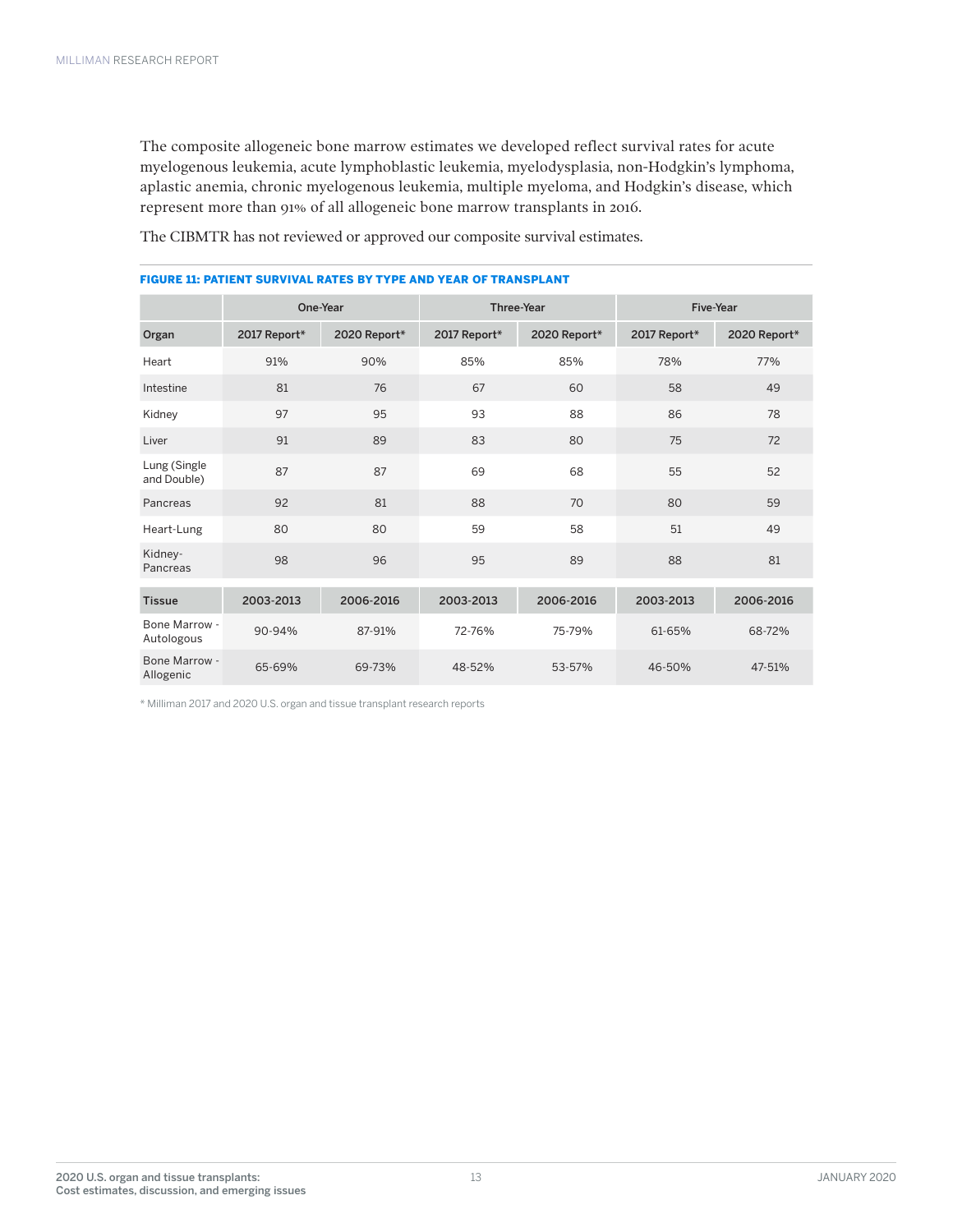# V. 2019 recipient demographics

The tables in Figures 12 and 13 highlight 2019 transplant recipient demographics. We base the demographic data and categories on OPTN/SRTR data as of October 31, 2019, for solid organs, and 2017 state hospital databases for bone marrow.

| <b>FIGURE 12: 2019 RECIPIENT DEMOGRAPHICS: SINGLE-ORGAN/TISSUE TRANSPLANTS</b> |                    |                |                |                |                |                |                 |
|--------------------------------------------------------------------------------|--------------------|----------------|----------------|----------------|----------------|----------------|-----------------|
|                                                                                | <b>Bone Marrow</b> | Heart          | Intestine      | Kidney         | Liver          | Lung           | <b>Pancreas</b> |
| <b>Gender</b>                                                                  |                    |                |                |                |                |                |                 |
| Male                                                                           | 58%                | 69%            | 40%            | 61%            | 64%            | 60%            | 48%             |
| Female                                                                         | 42                 | 31             | 60             | 39             | 36             | 40             | 52              |
| Total                                                                          | 100%               | 100%           | 100%           | 100%           | 100%           | 100%           | 100%            |
| Race                                                                           |                    |                |                |                |                |                |                 |
| White                                                                          | 63%                | 63%            | 64%            | 45%            | 71%            | 77%            | 72%             |
| Black                                                                          | 12                 | 21             | 24             | 27             | $\overline{7}$ | 10             | 16              |
| Hispanic                                                                       | 14                 | 11             | 12             | 19             | 16             | 10             | 10              |
| Asian                                                                          | $\overline{4}$     | 3              | $\circ$        | $\overline{7}$ | $\overline{4}$ | $\overline{c}$ | $1\,$           |
| Other                                                                          | $\overline{7}$     | $\overline{c}$ | $\mathbf 0$    | $\overline{c}$ | $\overline{c}$ | $\mathbf{1}$   | $1\,$           |
| Total                                                                          | 100%               | 100%           | 100%           | 100%           | 100%           | 100%           | 100%            |
| Age (At Time<br>of Transplant)                                                 |                    |                |                |                |                |                |                 |
| Under 1                                                                        | 0%                 | 4%             | 0%             | 0%             | 2%             | 0%             | 0%              |
| $1 - 5$                                                                        | 6                  | $\overline{4}$ | 8              | $1\,$          | 3              | $\overline{O}$ | $\circ$         |
| $6 - 10$                                                                       | 3                  | 2              | 12             | $\mathbf{1}$   | $\mathbf{1}$   | $\mathsf O$    | $\circ$         |
| $11 - 17$                                                                      | 3                  | 5              | 16             | $\overline{c}$ | $\mathbf{1}$   | $\mathbf{1}$   | $\circ$         |
| 18-34                                                                          | 11                 | 10             | 40             | 12             | 6              | 8              | 15              |
| 35-49                                                                          | 14                 | 18             | $\overline{4}$ | 24             | 18             | 12             | 58              |
| $50 - 64$                                                                      | 38                 | 40             | 16             | 38             | 48             | 44             | 27              |
| $65+$                                                                          | 25                 | 17             | 4              | 22             | 21             | 35             | $\mathsf O$     |
| Total                                                                          | 100%               | 100%           | 100%           | 100%           | 100%           | 100%           | 100%            |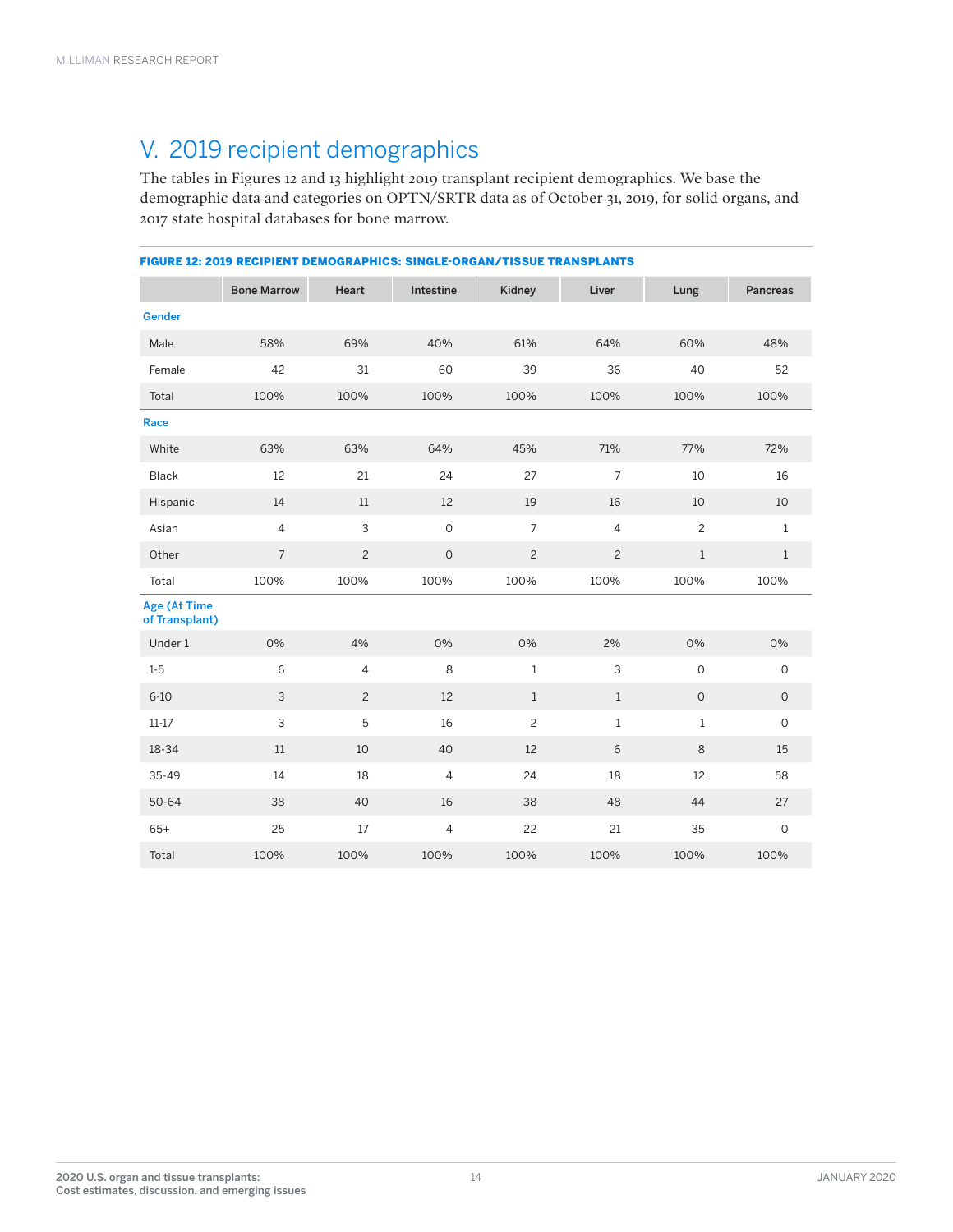|                                | Heart-Lung          | Intestine with<br><b>Other Organs</b> | Kidney-Heart   | Kidney-Pancreas | Liver-Kidney        | <b>Other Multi-Organ</b> |
|--------------------------------|---------------------|---------------------------------------|----------------|-----------------|---------------------|--------------------------|
| <b>Gender</b>                  |                     |                                       |                |                 |                     |                          |
| Male                           | 54%                 | 60%                                   | 72%            | 62%             | 58%                 | 67%                      |
| Female                         | 46                  | 40                                    | 28             | 38              | 42                  | 33                       |
| Total                          | 100%                | 100%                                  | 100%           | 100%            | 100%                | 100%                     |
| Race                           |                     |                                       |                |                 |                     |                          |
| White                          | 49%                 | 65%                                   | 46%            | 49%             | 59%                 | 60%                      |
| Black                          | 27                  | 21                                    | 35             | 30              | 13                  | 22                       |
| Hispanic                       | 19                  | 12                                    | 12             | 17              | 21                  | 14                       |
| Asian                          | $\mathbf 5$         | $\mathsf{O}\xspace$                   | 5              | $\mathsf{3}$    | $\overline{4}$      | 3                        |
| Other                          | $\mathsf{O}\xspace$ | $\overline{c}$                        | $\overline{c}$ | $\mathbf{1}$    | $\mathsf{3}$        | $\mathbf{1}$             |
| Total                          | 100%                | 100%                                  | 100%           | 100%            | 100%                | 100%                     |
| Age (At Time<br>of Transplant) |                     |                                       |                |                 |                     |                          |
| Under 1                        | 0%                  | 9%                                    | 0%             | 0%              | 0%                  | 0%                       |
| $1 - 5$                        | 3                   | 16                                    | $1\,$          | $\mathsf{O}$    | $\mathsf{O}\xspace$ | $\circ$                  |
| $6 - 10$                       | $\circ$             | 16                                    | $\circ$        | $\circ$         | $\mathbf{1}$        | $\mathbf{1}$             |
| $11 - 17$                      | $\mathsf{O}\xspace$ | $\overline{7}$                        | $1\,$          | $\mathbf 0$     | $\overline{c}$      | $\mathsf{O}$             |
| 18-34                          | 16                  | 19                                    | 8              | 25              | $\overline{4}$      | 31                       |
| $35 - 49$                      | 35                  | 10                                    | 22             | 51              | 13                  | 23                       |
| $50 - 64$                      | 41                  | 21                                    | 48             | 24              | 54                  | 45                       |
| $65+$                          | 5                   | $\overline{c}$                        | 20             | $\mathsf O$     | 26                  | $\mathbf 0$              |
| Total                          | 100%                | 100%                                  | 100%           | 100%            | 100%                | 100%                     |

## FIGURE 13: 2019 RECIPIENT DEMOGRAPHICS: MULTIPLE-ORGAN TRANSPLANTS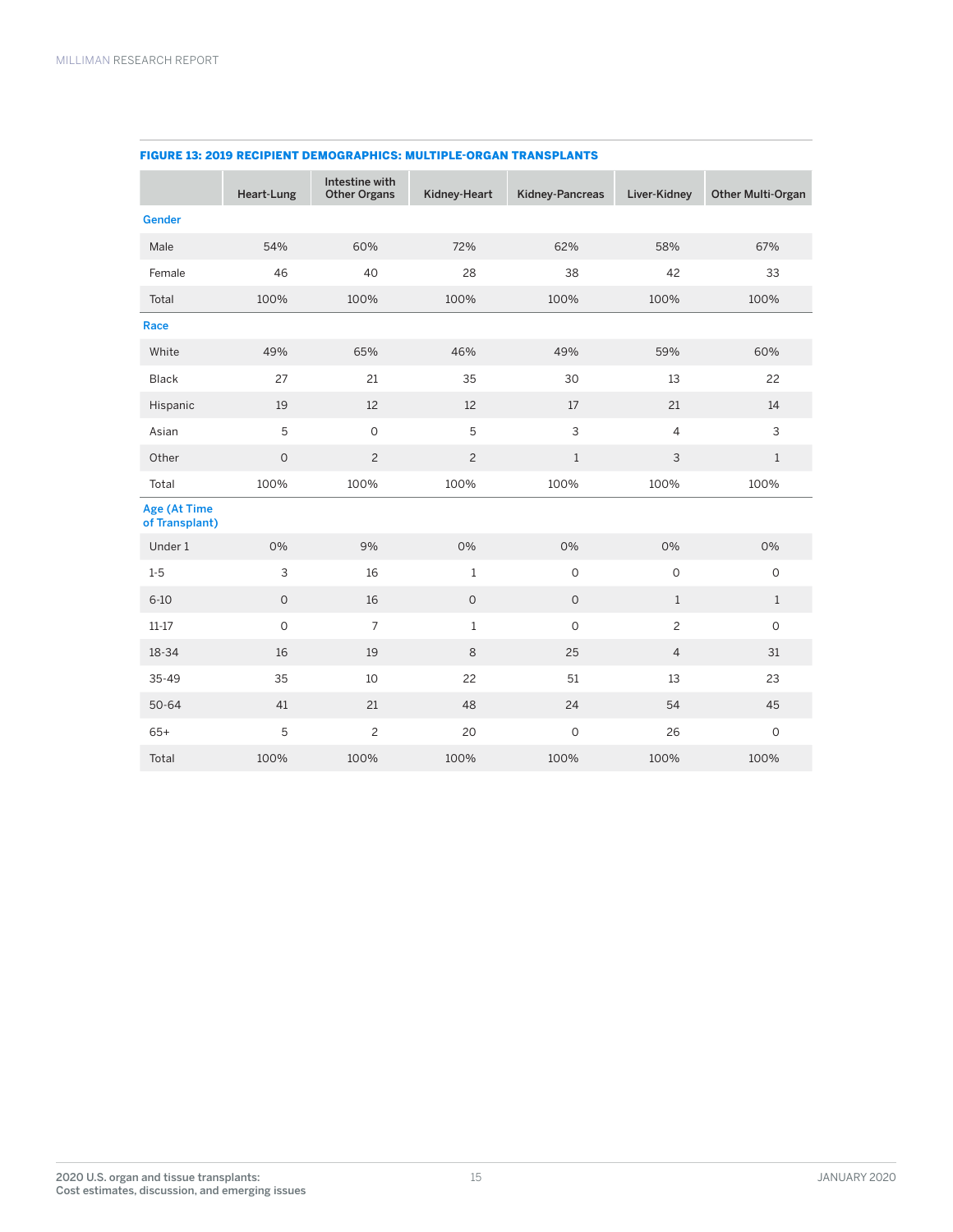# VI. Donor facts and data

# DECEASED DONORS

Deceased donor data reflects only donors recovered by U.S. organ procurement organizations. United Network for Organ Sharing (UNOS) defines a recovered, deceased donor as one from whom at least one vascularized solid organ—heart, intestine, kidney, liver, lung, or pancreas—was recovered for transplantation. Hearts recovered for heart valves are not counted.

The table in Figure 14 summarizes deceased donor counts for transplants performed in the U.S. from 2016 to 2019, based on OPTN data as of October 31, 2019. As in Figures 1, 4, and 5 above, the heart, intestine, kidney, liver, lung, and pancreas transplants in Figure 14 do not include multipleorgan transplants with those organs. Heart-lung and kidney-pancreas transplants are the exception, as those transplants are tracked separately and only counted once. Unlike Figures 4 and 5, Figure 14 includes transplants provided to non-U.S. residents/non-U.S. citizens.

| Year   | <b>Heart</b> | Intestine | Kidney | Liver | Lung  | <b>Pancreas</b> | Heart-Lung | Kidney-<br><b>Pancreas</b> |
|--------|--------------|-----------|--------|-------|-------|-----------------|------------|----------------------------|
| 2016*  | 3.031        | 67        | 12.544 | 6.668 | 2.314 | 139             | 18         | 798                        |
| 2017   | 3.023        | 47        | 13.100 | 6.880 | 2.431 | 152             | 29         | 789                        |
| 2018   | 3.161        | 37        | 13.821 | 7.052 | 2.504 | 128             | 32         | 835                        |
| 2019** | 2.794        | 25        | 12.944 | 6.316 | 2.258 | 88              | 37         | 738                        |

### FIGURE 14: PRIMARY ORGAN TRANSPLANTS FROM DECEASED DONORS

\* Single organ transplants do not include multiple organ transplants with those organs (a change from our 2017 report).

\*\* 2019 counts based on OPTN data as of October 31, 2019, without projecting estimates for the remainder of the year.

# LIVING DONORS

The most common transplants using living donors include bone marrow, kidney, and liver. A donor may live with one kidney with little danger because the remaining kidney enlarges to do the work that both kidneys previously shared. The liver can regenerate a donated segment.

Intestine, lung, pancreas, and kidney-pancreas transplants can also use living donors. Living lung donors have a segment of one lung removed for transplants. Lung lobes do not regenerate the donated segment, but the average decrease in the living donor's lung capacity generally yields minimal physical limitations for the donor.

Living donor data includes living donors from whom organs were transplanted in the U.S. The number of living donor transplants may differ from the number of living donors because living donors might donate segments from more than one organ, or there may be multiple donors for one transplant.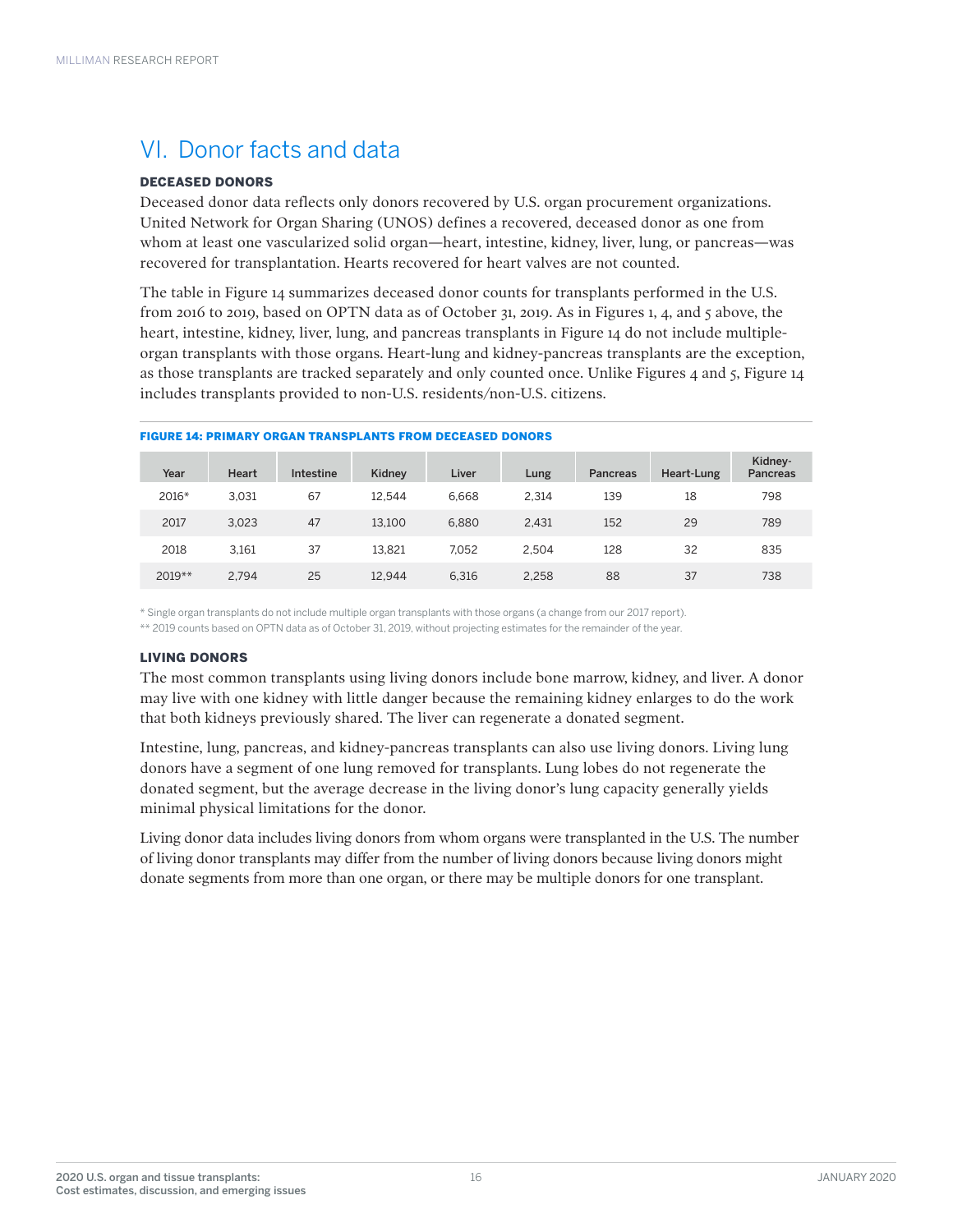The table in Figure 15 summarizes living donor counts for transplants performed in the U.S. from 2016 to 2019, based on OPTN data as of October 31, 2019. Like As in Figures 1, 4, and 5 above, the intestine, kidney, and liver transplants do not include multiple-organ transplants with those organs. Lung, pancreas, and kidney-pancreas transplants showed no primary organ transplants from living donors in the 2016 to 2019 period. Unlike Figures 4 and 5, Figure 15 includes transplants provided to non-U.S. residents/non-U.S. citizens.

| TIUURE 19. FRIMART URUAN TRANSFEANTS FRUM EIVINU DUNURS |           |        |       |  |  |  |
|---------------------------------------------------------|-----------|--------|-------|--|--|--|
| Year                                                    | Intestine | Kidney | Liver |  |  |  |
| 2016                                                    | $\Omega$  | 5,629  | 345   |  |  |  |
| 2017                                                    |           | 5,811  | 367   |  |  |  |
| 2018                                                    | $\Omega$  | 6,442  | 401   |  |  |  |
| $2019*$                                                 | O         | 5,719  | 424   |  |  |  |

# FIGURE 15: PRIMARY ORGAN TRANSPLANTS FROM LIVING DONORS

\* 2019 counts based on OPTN data as of October 31, 2019, without projecting estimates for the remainder of the year.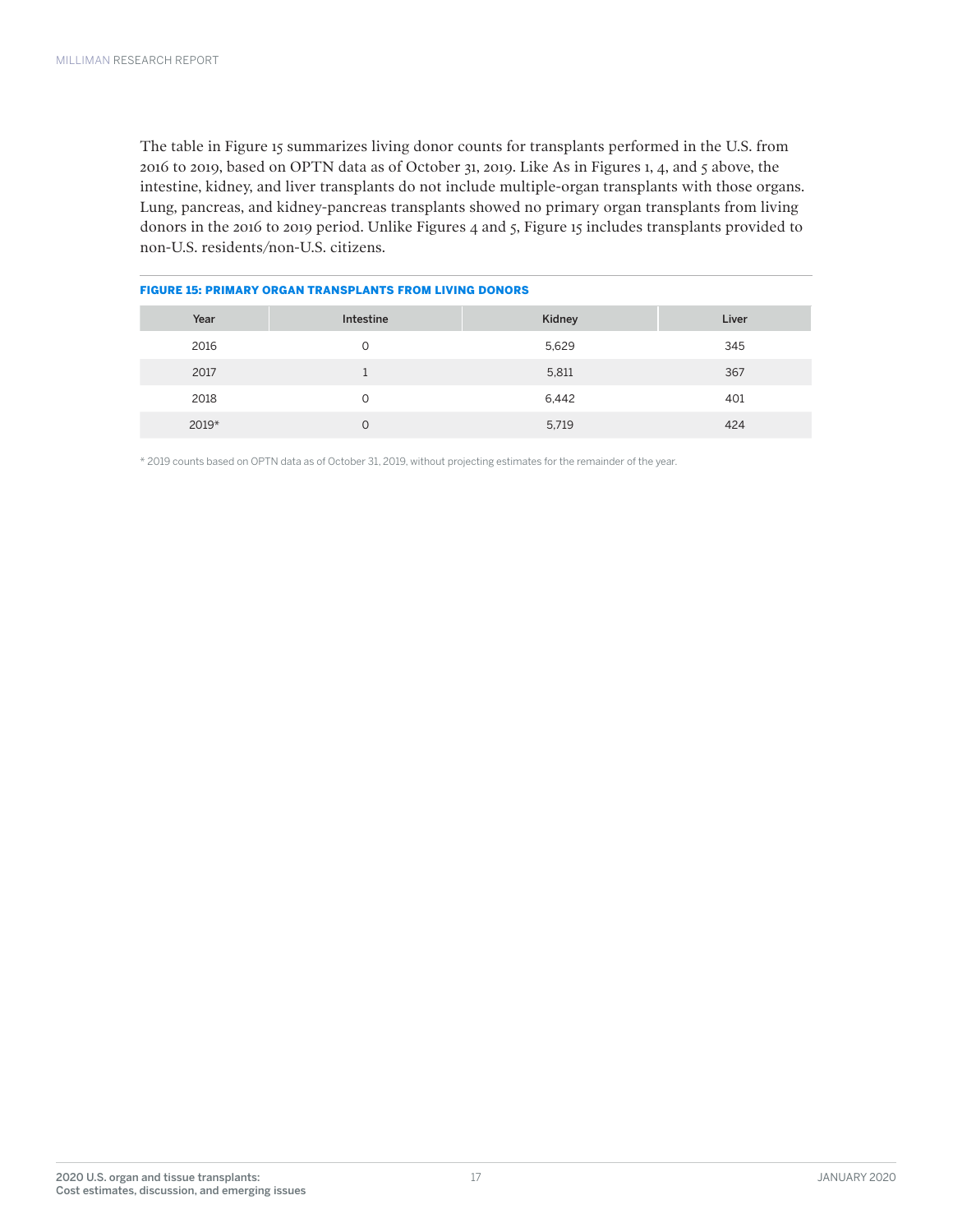# VII. Emerging innovations and issues

Physicians, researchers, policy makers, insurance carriers, and other innovators are driving investigations and potential solutions for issues that include growing waitlists accompanied by shortages of donated organs, along with inefficiencies in organ allocation and use. We present a variety of emerging innovations and issues for these stakeholders to consider in the areas of organ viability, organ availability, and overall policy. As emerging solutions and efficiencies gain and sustain traction, we expect to review and quantify the implications of those innovations and solutions for procurement, transplant use, pricing and provider reimbursement, and costs.

# (1) ORGAN VIABILITY

# Organs from donors infected with the hepatitis C virus (HCV)

Facilities and providers may not use organs otherwise fit for transplant because the donor is infected with HCV. Facilities and providers have discarded HCV-infected organs because of concerns about infecting the recipients of such organs and high HCV transmission rates to recipients.<sup>1,2</sup>

Studies show that treating recipients of HCV-positive organs with new anti-HCV drugs eliminates the HCV from the recipient. While this innovation may remain controversial and may lack wide acceptance, it has the potential to increase the number of organs available for transplantation.<sup>3,4,5,6,7,8</sup>

# Making marginal organs healthy enough for transplantation

Even with the significant disparity between the number of patients waiting for an organ and the number of organs available, some donated organs (particularly lungs) may be rejected for transplantation because the organs may not be suitable for transplantation (i.e., "marginal").9,10 The reasons for organ rejection vary and may include organ trauma, edema, inflammation, and donor comorbidities that lead to poor organ viability.11 Transplant centers may hesitate to use marginal organs because their use could contribute to increased health risks (e.g., rejection, stroke) for the organ recipient following the transplant. <sup>12,13</sup>

Researchers are studying organs rejected for transplantation and using new processes, technologies, and innovations to repair and rejuvenate those organs to make them healthy enough for use in transplants.13,14,15,16,17 While researchers may still need to clear various technical, financial, reimbursement, and ethical hurdles associated with these innovations, such initiatives may offer greater hope in the near future for patients awaiting transplants.

### Bioengineering medicine and xenotransplantation

Other innovations are also emerging in attempts to address the shortage of donated organs. Emerging strategies related to bioengineering medicine include using body tissue together with 3D molding and printing, as well as working with discarded human donor kidneys.<sup>18</sup> With xenotransplantation, the use of animal organs or cell lines facilitates regenerative tissue for use in creating a new organ.18,19,20 The goal of this initial research may eventually progress to the use of human stem cells to create a new organ.<sup>21,22</sup> The use of autologous human stem cells might avoid use of immunosuppressant medicine. Complex, solid organs such as the kidney, lung, and heart remain a challenge in the field of regenerative medicine.<sup>23</sup>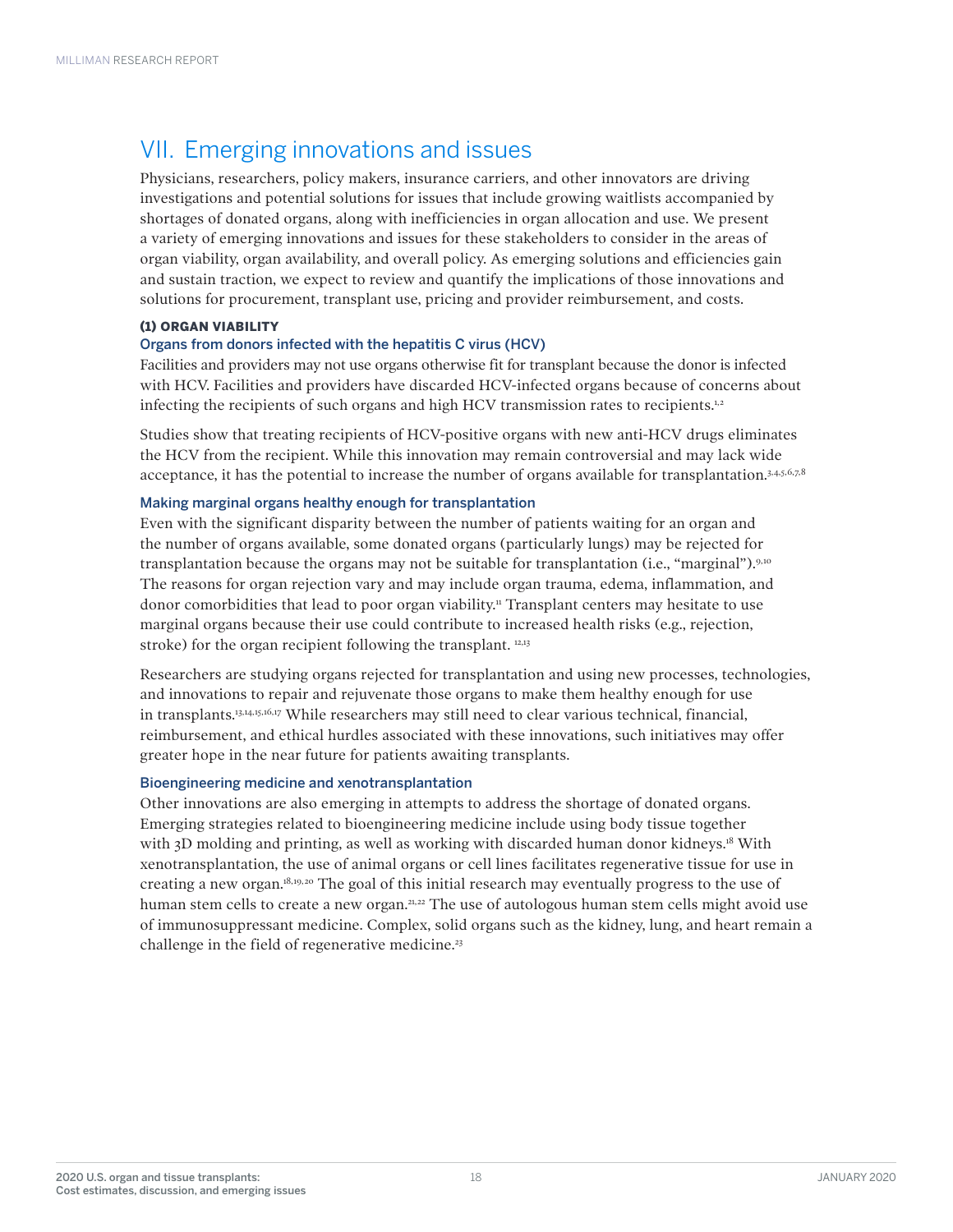### (2) ORGAN AVAILABILITY AND POLICY

### Efforts to remove financial barriers to living organ donation

In response to rulemaking outlined in the July 2019 "Advancing American Kidney Health" Executive Order, this proposed HHS/HRSA rule would amend the OPTN final rule to remove financial barriers to living organ donation by expanding the allowable costs that are reimbursable.<sup>24,25</sup> The proposed rule also notes the HHS Secretary's authority to reimburse travel and subsistence expenses, encompassing costs for travel to medical and clinical appointments, lodging, and meals, incurred by eligible individuals making living organ donations and other individuals accompanying the living organ donors.

As noted in the proposal, reimbursement of lost wages and child and elder care expenses could increase the number of living organ donor transplants, and more patients receiving transplants may save on total Medicare and Medicaid expenses.25 The total net savings or costs for full implementation of this proposal would need assessment, including the effect of the implementation of such policies in the commercial (non-Medicaid/non-Medicare) space.

### Kidney paired donation (KPD) or paired kidney exchange

Kidney paired donation (KPD), or paired kidney exchange, is an emerging approach to living donor kidney transplants to expand the donor pool and reduce recipient time on waiting lists. KPDs occur when patients with incompatible donors swap kidneys to receive a compatible kidney, resulting in multiple live donor transplants, improved organ compatibility, and increased overall transplant quality. A "kidney chain" describes exchanges involving more than two recipients, with the longest U.S. kidney transplant chain exceeding 100 donations.<sup>26</sup>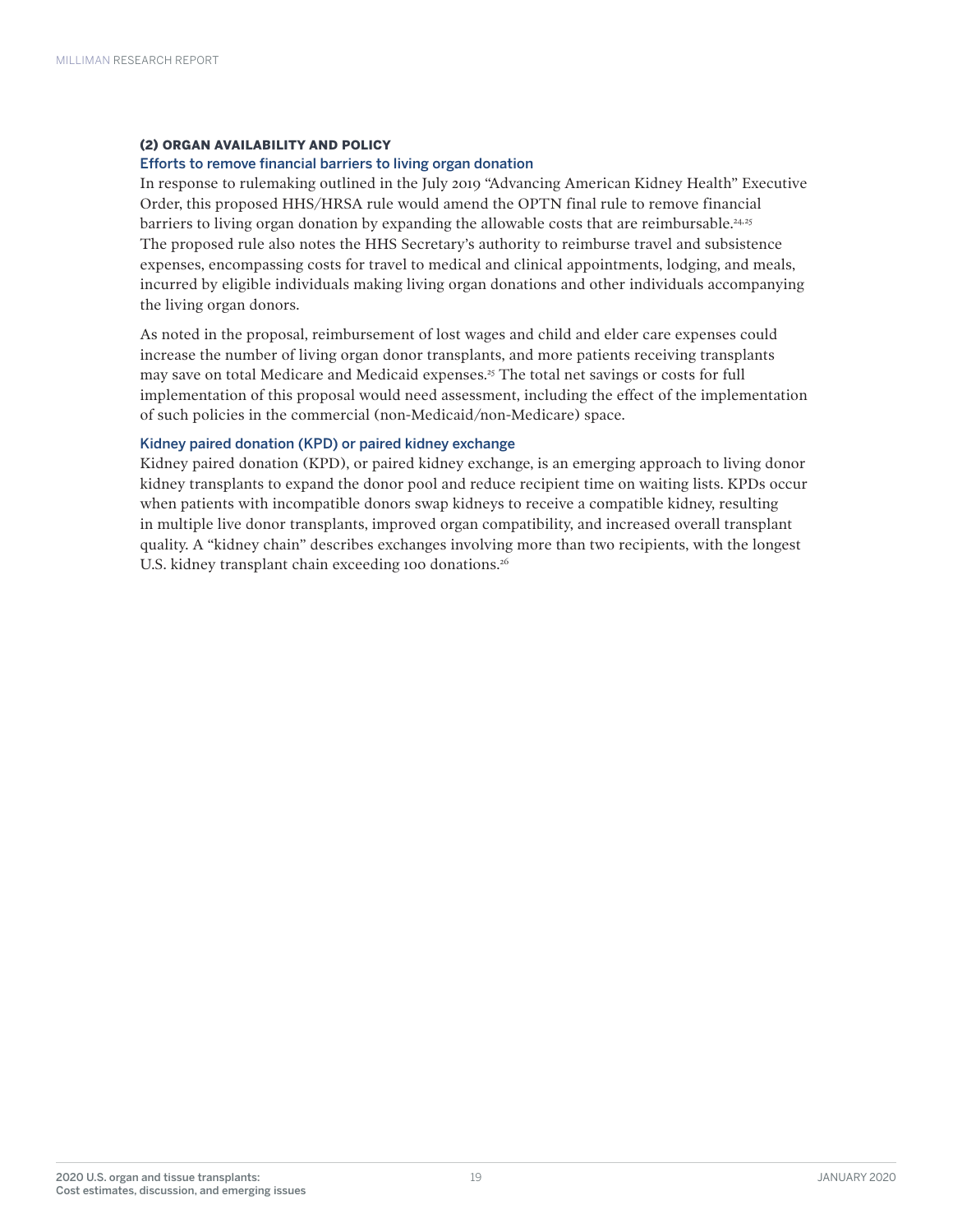# VIII. Figure index

| <b>FIGURE</b>  |  |
|----------------|--|
| $\mathbf{1}$   |  |
| 2              |  |
| 3              |  |
| $\overline{4}$ |  |
| 5              |  |
| 6              |  |
| 7              |  |
| 8              |  |
| 9              |  |
| 10             |  |
| 11             |  |
| 12             |  |
| 13             |  |
| 14             |  |
| 15             |  |

# IX. Emerging innovations and issues: references

- <sup>1</sup> Mehra MR, Jarcho JA, Cherikh W, et al. The drug-intoxication epidemic and solid-organ transplantation. N Engl J Med. 2018 May 17; 378(20):1943-1945.
- <sup>2</sup> Marelli D, Bresson J, Laks H, et al. Hepatitis C-positive donors in heart transplantation. Am J Transplant. 2002 May; 2(5): 443-447.
- <sup>3</sup> Mega, E.R. (August 8, 2018). Transplant patients make good use of infected kidneys. Associated Press. Retrieved January 29, 2020, from https://www.aarp.org/health/conditions-treatments/info-2018/ kidney-transplant-hepatitis-c.html?intcmp=AE-HEA-CND-EOA2.
- <sup>4</sup> Harris, R. (April 3, 2019). Hepatitis C not a barrier for organ transplantation, study finds. NPR. Retrieved January 29, 2020, from https://www.npr.org/sections/health-shots/2019/04/03/709533 047hepatitis-c-not-a-barrier-for-organ-transplantation-study-finds.
- <sup>5</sup> Pereira BJ, Milford EL, Kirkman RL, Levey AS. Transmission of hepatitis C virus by organ transplantation. N Engl J Med. 1991 Aug 15; 325(7):454-460.
- 6 Woolley AE, Singh SK, Goldberg HJ et al. Heart and lung transplants from HCV-infected donors to uninfected recipients. N Engl J Med. 2019 Apr 25; 380(17):1606-1617.
- <sup>7</sup> Reese PP, Abt PL, Blumberg EA, et al. Twelve-month outcomes after transplant of hepatitis C-infected kidneys into uninfected recipients: a single-group trial. Ann Intern Med. 2018 Sep 4; 169(5):273-281.
- <sup>8</sup> Blumberg EA. Organs from hepatitis c virus-positive donors. N Engl J Med. 2019 Apr 25; 380(17):1669-1670.
- <sup>9</sup> Valapour M, Skeans MA, Smith JM, et al. OPTN/SRTR 2015 annual data report: lung. Am J Transplant. 2017 Jan; 17 Suppl 1:357-424.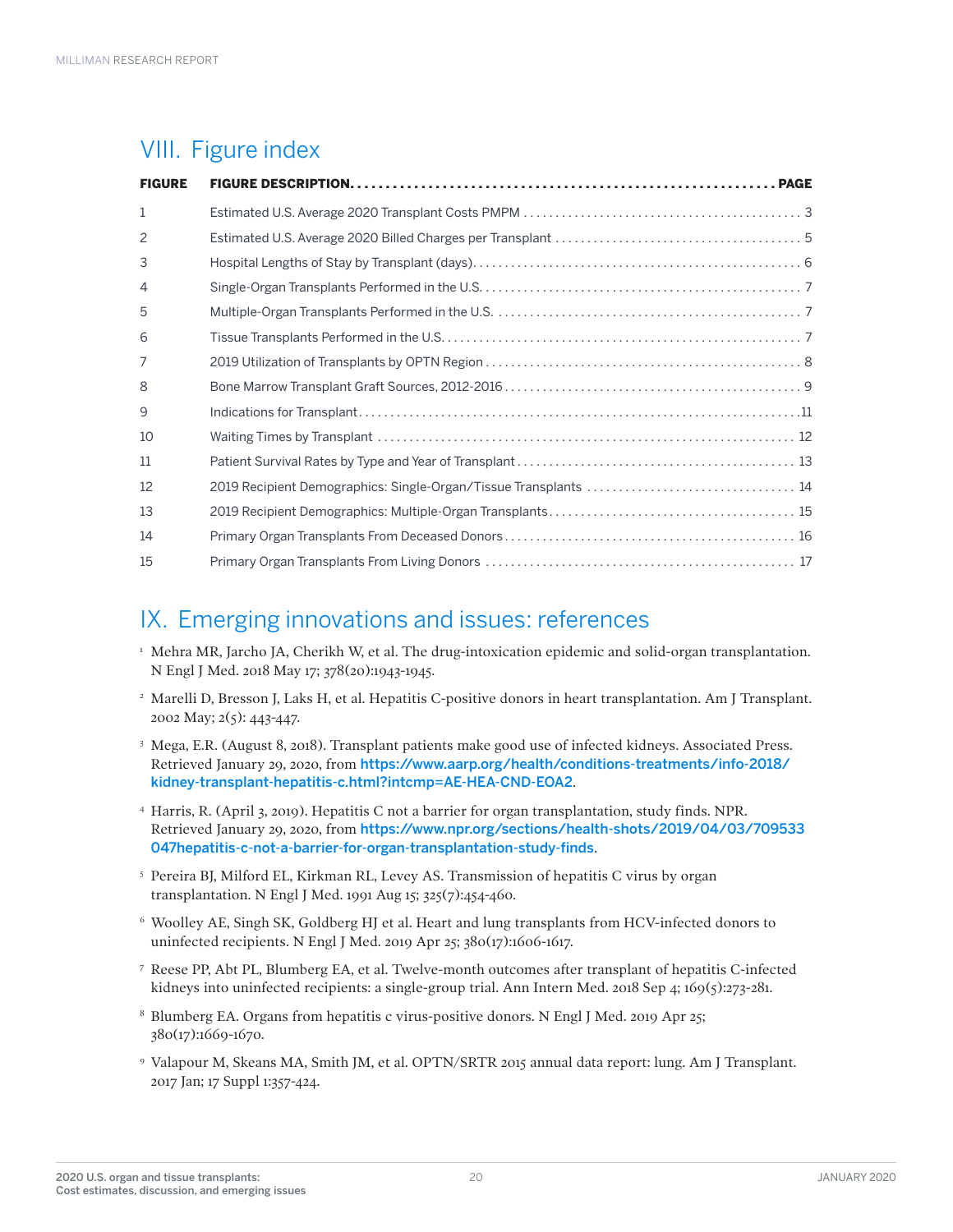- <sup>10</sup> Popov AF, Sabashnikov A, Patil NP, et al. Ex vivo lung perfusion state of the art in lung donor pool expansion. Med Sci Monit Basic Res. 2015 Feb 3; 21:9-14.
- <sup>11</sup> Yeung JC, Cypel M, Waddell TK, et al. Update on donor assessment, resuscitation, and acceptance criteria, including novel techniques--non-heart-beating donor lung retrieval and ex vivo donor lung perfusion. Thorac Surg Clin. 2009 May; 19(2):261-274.
- <sup>12</sup> Tully AA, Diaz GC, Renz JF. Should physicians attempt to persuade a patient to accept a compromised organ for transplant? AMA J Ethics. 2016 Feb 1; 18(2):101-107.
- <sup>13</sup> Alexander JW, Zola JC. Expanding the donor pool: use of marginal donors for solid organ transplantation. Clin Transplant. 1996 Feb; 10(1 Pt 1):1-19.
- <sup>14</sup> Yale Medicine (April 24, 2019). Innovative research, potential solutions to the organ transplant problem. Retrieved January 29, 2020, from https://www.yalemedicine.org/stories/ innovative-research-potential-solutions-to-the-organ-transplant-problem/.
- <sup>15</sup> Crouch, M. (April 30, 2019). The big news in transplanting imperfect organs: Surgeons can transplant hearts, livers, lungs and kidneys they never would have considered before. AARP. Retrieved January 29, 2020, from https://www.aarp.org/health/conditions-treatments/info-2019/transplants-withimperfect-organs.html.
- $16$  Makdisi G, Makdisi T, Jarmi T, Caldeira CC. Ex vivo lung perfusion review of a revolutionary technology. Ann Transl Med. 2017 Sep; 5(17):343.
- $17$  de Meijer VE, Fujiyoshi M, Porte RJ. Ex situ machine perfusion strategies in liver transplantation. J Hepatol. 2019 Jan; 70(1):203-205.
- <sup>18</sup> Sykes M, Sachs DH. Transplanting organs from pigs to humans. Sci Immunol. 2019 Nov 1;  $4(41)$ .
- <sup>19</sup> Sackett SD, Tremmel DM, Ma F, et al. Extracellular matrix scaffold and hydrogel derived from decellularized and delipidized human pancreas. Sci Rep. 2018 Jul 11; 8(1):10452.
- 20 Watanabe H, Sahara H, Nomura S, et al. GalT-KO pig lungs are highly susceptible to acute vascular rejection in baboons, which may be mitigated by transgenic expression of hCD47 on porcine blood vessels. Xenotransplantation. 2018 Sep; 25(5):e12391.
- <sup>21</sup> Heidary Rouchi A, Mahdavi-Mazdeh M. Regenerative medicine in organ and tissue transplantation: shortly and practically achievable? Int J Organ Transplant Med. 2015; 6(3):93-98.
- <sup>22</sup> Messner F, Guo Y, Etra JW, Brandacher G. Emerging technologies in organ preservation, tissue engineering and regenerative medicine: a blessing or curse for transplantation? Transpl Int. 2019 Jul; 32(7):673-685.
- <sup>23</sup> Krasnow, I. (April 6, 2017). Facing the organ donor crisis: With a growing shortage, surgeon Anthony Atala offers bold new techniques to meet the challenge. AARP. Retrieved January 29, 2020, from https://www.aarp.org/health/conditions-treatments/info-2017/organ-donation-crisis-advances. html?intcmp=AE-HEA-CND-EOA1.
- <sup>24</sup> President Donald J. Trump (July 10, 2019). Executive Order on Advancing American Kidney Health. White House. Retrieved January 29, 2020, from https://www.whitehouse.gov/presidential-actions/ executive-order-advancing-american-kidney-health/.
- <sup>25</sup> HHS (Fall 2019). Removing Financial Disincentives to Living Organ Donation. Retrieved January 29, 2020, from https://www.reginfo.gov/public/do/eAgendaViewRule?pubId=201910&RIN=0906-AB23.
- 26 Cook, H. (August 20, 2018). Nation's longest kidney transplant chain surpasses 100 donations. Becker's Healthcare. Retrieved January 29, 2020, from https://www.beckershospitalreview.com/quality/nations-longest-kidney-transplant-chain-surpasses-100-donations.html.